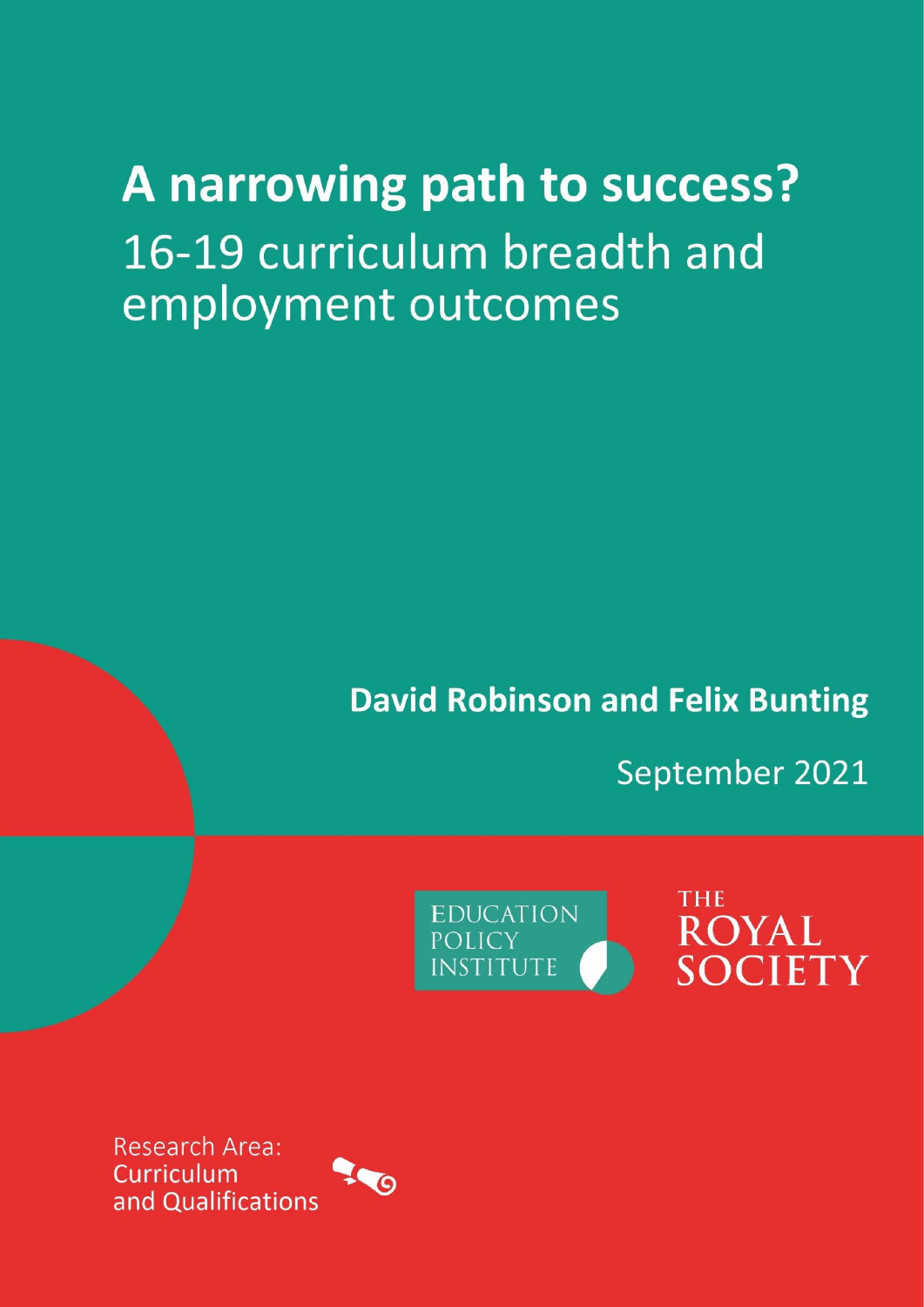### **About the authors**

**David Robinson**, Director of Post-16 and Skills, Education Policy Institute. David joined EPI in June 2017. David's background includes six years at the Department for Education as lead analyst first on school and college accountability and then on capital funding. Since joining EPI key reports David has authored include: '16-19 education funding: trends and implications'; 'Post-18 education and funding: options for the government review'; 'Further Education Pathways: Securing a successful and healthy life after education'; 'An international comparison of technical education funding systems: What can England learn from successful countries?'; and 'Measuring the disadvantage gap in 16-19 education'.

**Felix Bunting**, Researcher, Education Policy Institute. Felix first joined EPI through the Undergraduate Research Internship programme in summer 2018, before returning post-graduation, in 2019. Whilst at EPI Felix co-authored 'Measuring the disadvantage gap in 16-19 education'; 'A systematic review of early years degrees and employment pathways'; and ' General election 2019: An analysis of manifesto plans for education'.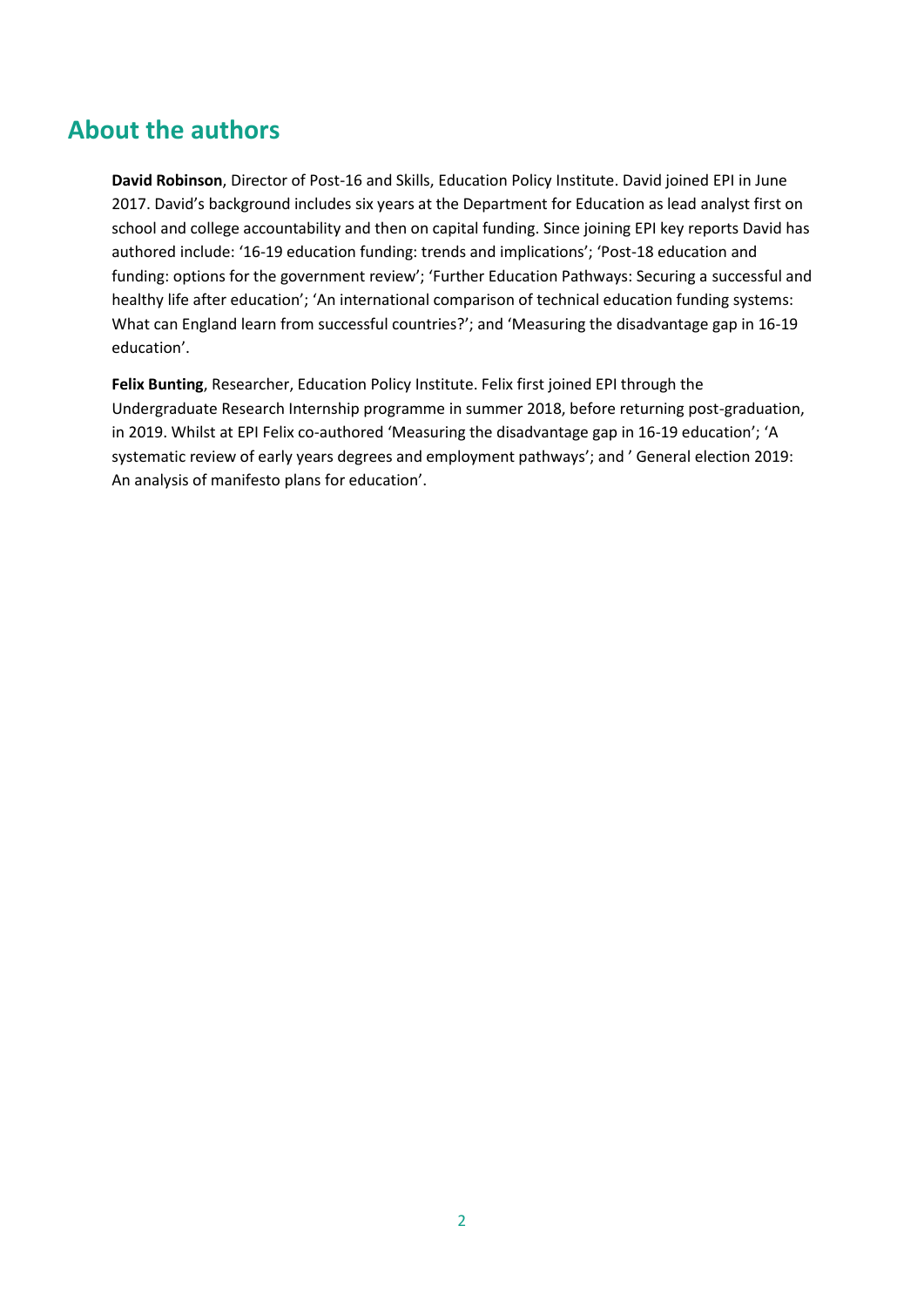# **Acknowledgements**

The Royal Society is the national academy of science for the UK. Its Fellows include many of the world's most distinguished scientists working across a broad range of disciplines in academia, industry, charities and the public sector. The Society draws on the expertise of the Fellowship to provide independent and authoritative advice to UK, European and international decision makers.



Visi[t www.royalsociety.org](http://www.royalsociety.org/)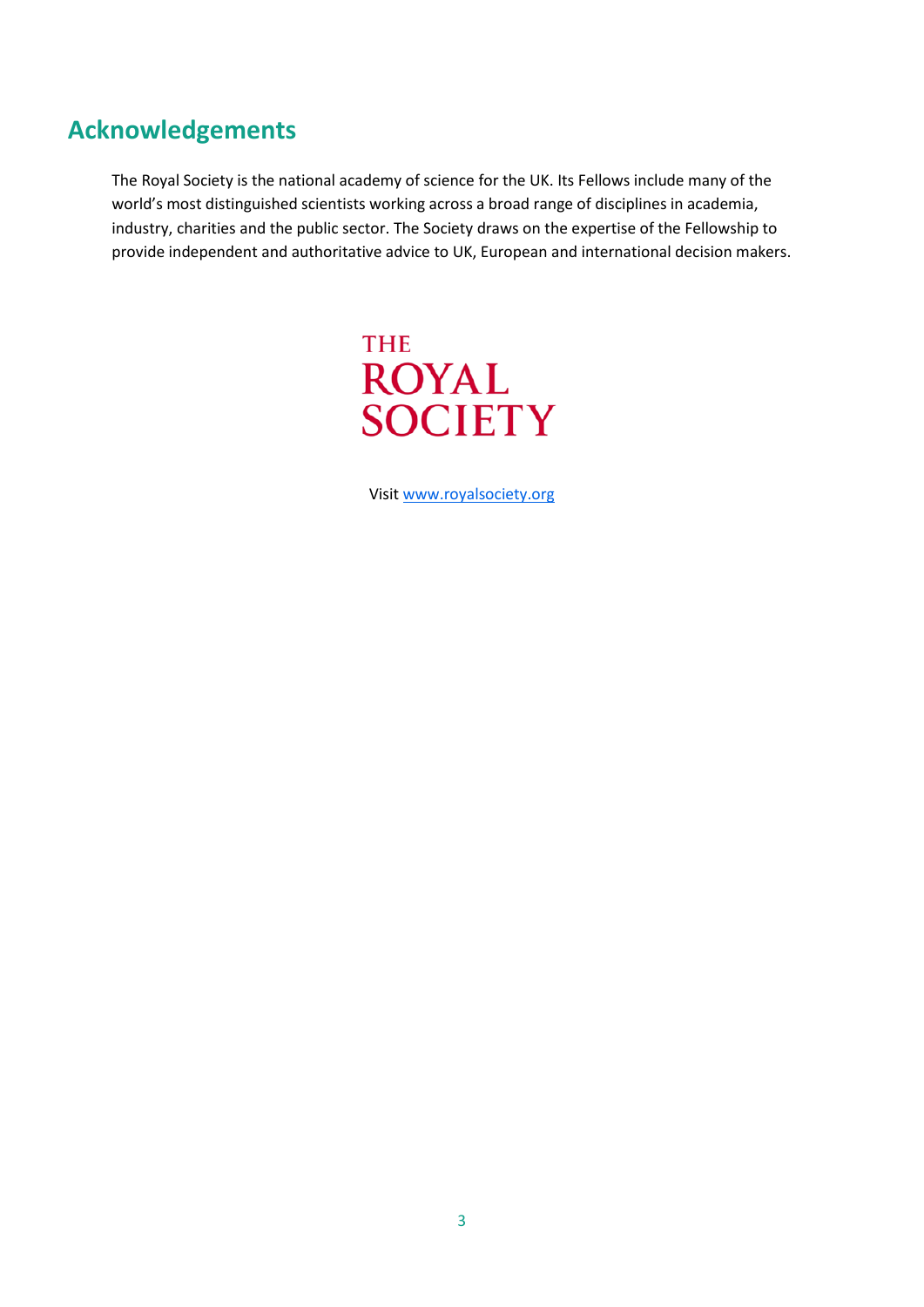# **About the Education Policy Institute**

The Education Policy Institute is an independent, impartial and evidence-based research institute that promotes high quality education outcomes, regardless of social background. We achieve this through data-led analysis, innovative research and high-profile events.

Education can have a transformative effect on the life chances of young people, enabling them to fulfil their potential, have successful careers, and grasp opportunities. As well as having a positive impact on the individual, good quality education and child wellbeing also promotes economic productivity and a cohesive society.

Through our research, we provide insight, commentary, and a constructive critique of education policy in England – shedding light on what is working and where further progress needs to be made. Our research and analysis span a young person's journey from the early years through to entry to the labour market.

Our core research areas include:

- Benchmarking English Education
- School Performance, Admissions, and Capacity
- Early Years Development
- Social Mobility and Vulnerable Learners
- Accountability, Assessment, and Inspection
- Curriculum and Qualifications
- **E** Teacher Supply and Quality
- Education Funding
- Higher Education, Further Education, and Skills

Our experienced and dedicated team works closely with academics, think tanks, and other research foundations and charities to shape the policy agenda.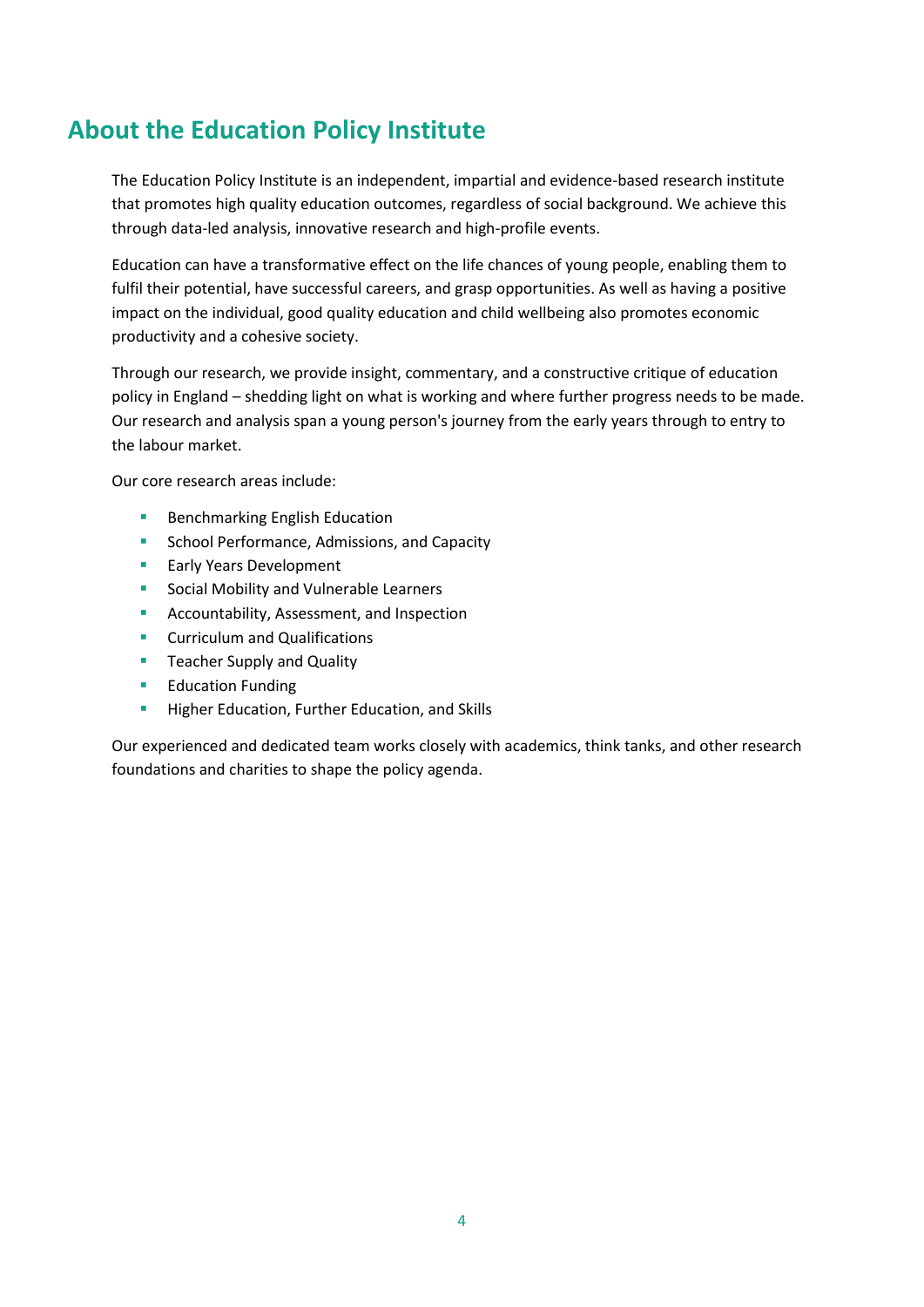This publication includes analysis of the National Pupil Database (NPD) https://www.gov.uk/government/collections/national-pupil-database The Department for Education is responsible for the collation and management of the NPD and is the Data Controller of NPD data. Any inferences or conclusions derived from the NPD in this publication are the responsibility of the Education Policy Institute and not the Department for Education.

This work was produced using statistical data from ONS. The use of the ONS statistical data in this work does not imply the endorsement of the ONS in relation to the interpretation or analysis of the statistical data. This work uses research datasets which may not exactly reproduce National Statistics aggregates.

This work is licensed under a Creative Commons Attribution-NonCommercial-ShareAlike 4.0 International License. For more information, visit: creativecommons.org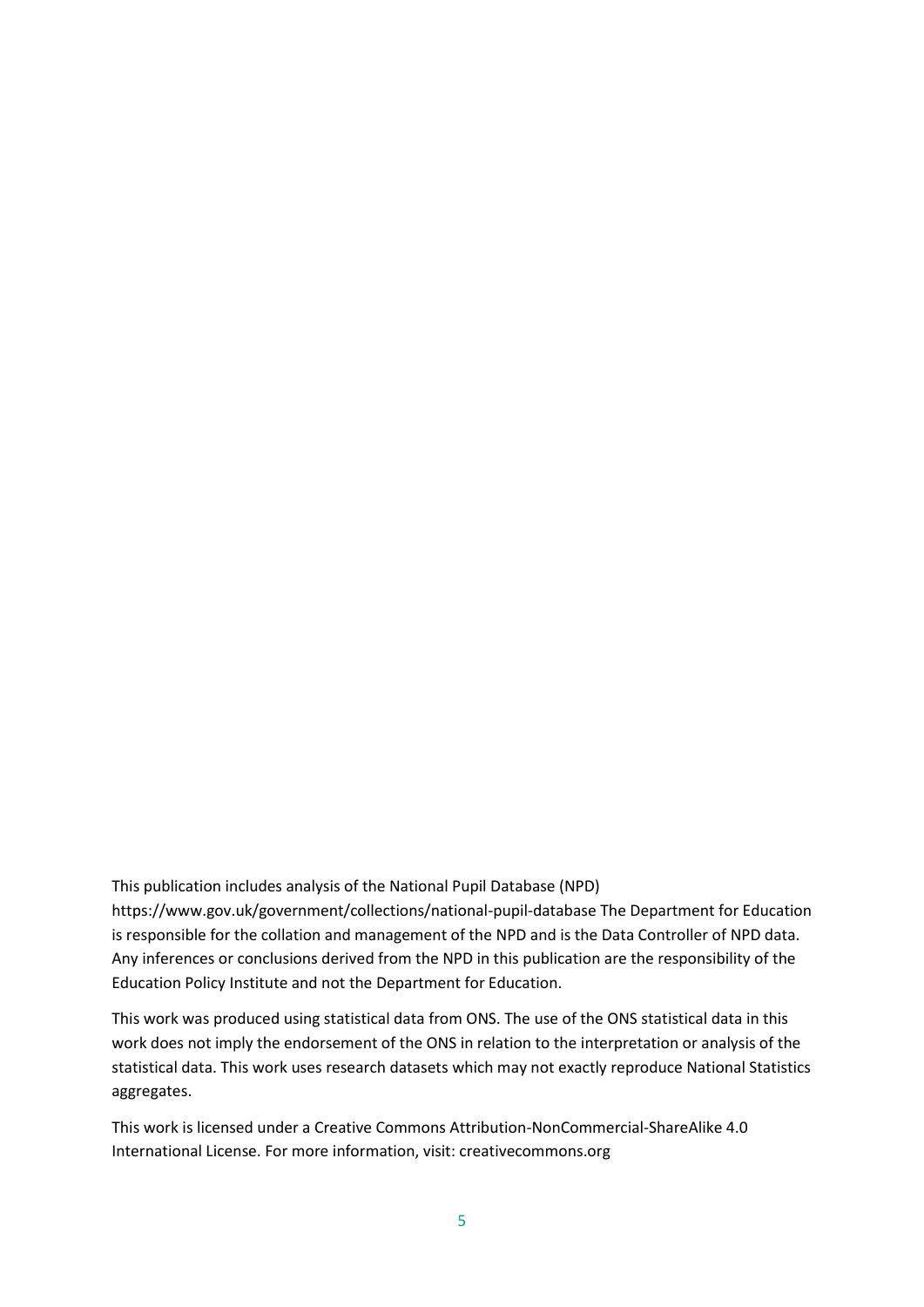# **Contents**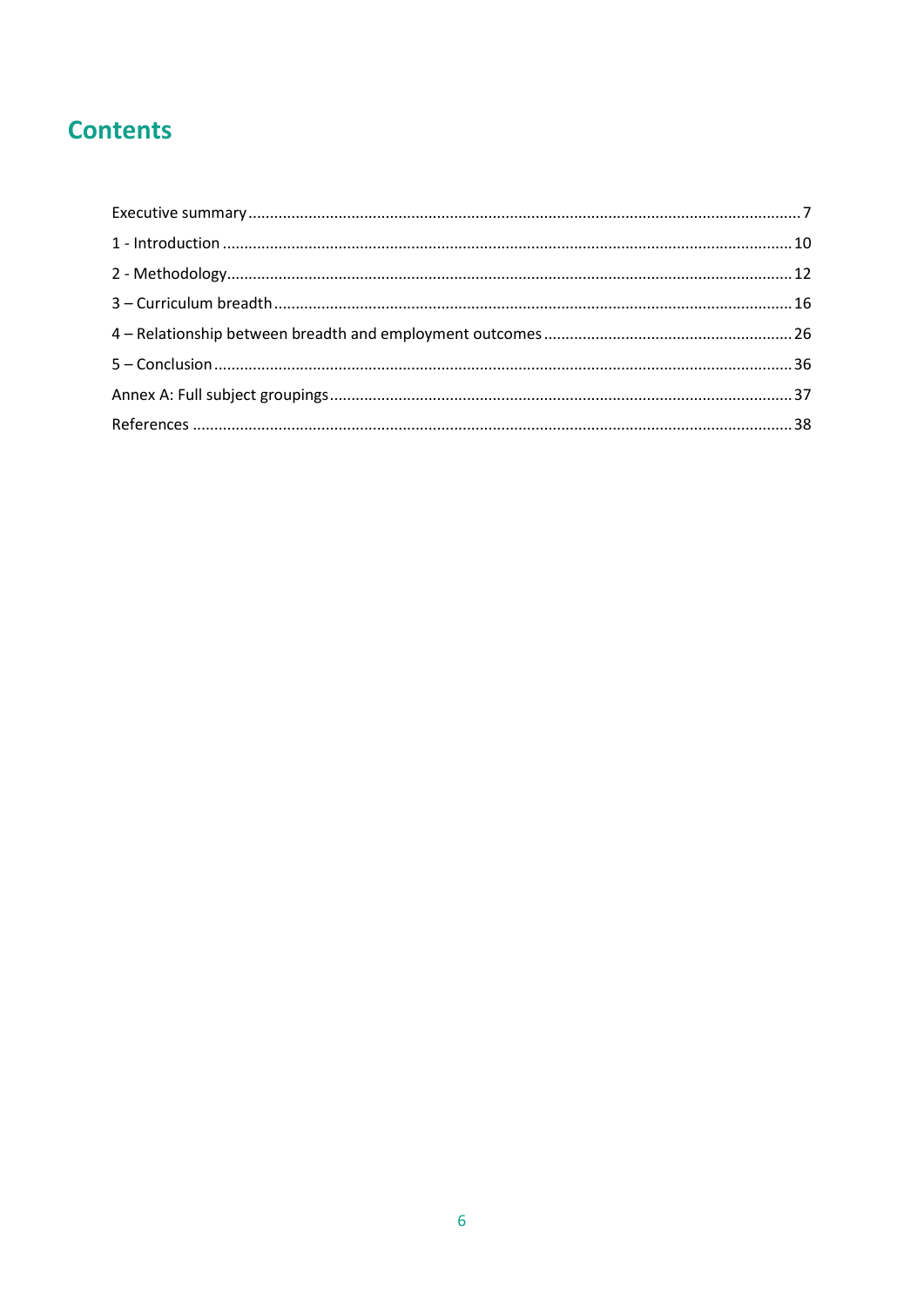### <span id="page-6-0"></span>**Executive summary**

In general, students in England study a wide range of subjects during secondary school. However, unlike in many other countries, our upper-secondary (or 16-19) phase of education narrows this breadth of study to just a handful of subjects for most students. This narrowness has been effective in preparing students' transitions to higher education for continued study in the corresponding subjects. However, it is less clear whether this early narrowing is helpful or detrimental to young people's success in the labour market. In this research we consider trends in the diversity of level 3 (A levels or equivalent) qualifications taken by 16-19–year olds. Specifically, we count how many of the following subject groupings students have taken qualifications from:

- science, technology & engineering
- mathematics
- languages
- humanities, arts & social sciences
- vocational and professional.

Using new sources that link administrative data from schools, further education and higher education records with job records we then consider the relationship between young people's breadth of study and their subsequent employment outcomes.

#### **Key Findings**

### **The proportion of students with qualifications from three or more subject groups has halved since 2010**

The majority of this decline took place between 2016 and 2019, with a 14-percentage-point fall over that period. Correspondingly, the proportion of students taking qualifications from only one or two subject groups has increased by 8 and 6 percentage points respectively. Since 2017 the average student has taken subjects from fewer than two subject groups. Only one in 100 students now takes qualifications from four or more subject groups, down from almost one in 10 in 2010.

### **This decline appears to be driven by the fall in the number of qualifications taken following reforms to A levels and AS levels**

The decline in breadth very closely follows falls in the number of qualifications taken. The average number of qualifications taken fell by 43 per cent between 2016 and 2019, from five to three. This fall in turn is almost entirely due to a drop in the number of AS levels, following the decoupling of A levels and AS levels and a reduction in funding in recent years. This has resulted in total qualification provision decreasing by 8 per cent or around 71 teaching hours per student.

#### **Breadth of study for students taking three qualifications has increased**

For students taking three A levels (or other equivalent qualifications with the same teaching hours), there has been an increase in breadth in recent years. Since 2017 students from this group have become 50 per cent more likely to take a qualification from a different subject group.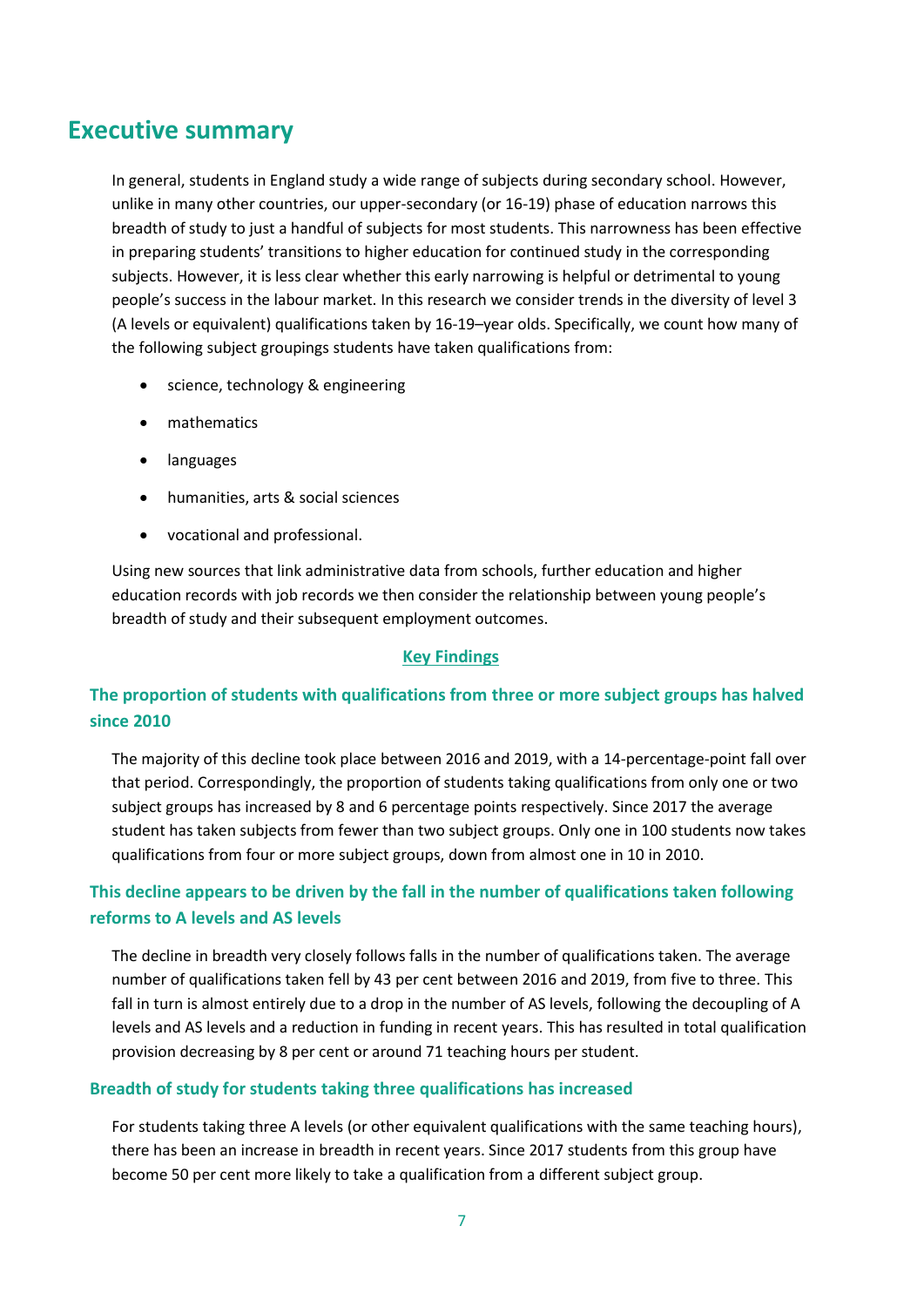### **Students with higher GCSE English and maths grades and lower levels of disadvantage are likely to study a broader range of subjects at A-level**

On average, students achieving an average of a standard pass (grade 4) in GCSE English and maths take qualifications from one subject group, whilst students with a grade 7 or above take qualifications from two or more areas. Both disadvantaged students and students with special educational needs are less likely to study a broad range of subjects. Students from Chinese and Indian heritage study the broadest range of subjects on average, whilst Black Caribbean and Gypsy or Roma students study the narrowest range of subjects on average. These differences appear driven by the lower average prior attainment of these groups and persist even when comparing students taking the same number of qualifications.

### **Without controlling for other differences, students who studied subjects from more subject groups had higher earnings during their mid-twenties**

Of 26 year olds who had achieved at least a bachelor's degree and were in employment, those who studied 16-19 qualifications from more subject groups had higher earnings on average. Women who had taken qualifications from all five subject groups averaged earnings of £26k (in 2016/17), compared with £19k for those who had taken qualifications from only one subject group. The corresponding figures for men were £28k and £21k. Even students taking qualifications from two subject groups had higher earnings than those taking qualifications from only one. Both women and men with qualifications from two subject groups earned £2.5k more than those with qualifications from only one subject group. However, those with qualifications from more subject groups also had other characteristics known to lead to higher earnings, such as higher educational attainment.

### **When comparing young people of similar backgrounds and educational attainment, some subject breadth is associated with marginally higher earnings by age 26.**

Much of the difference in earnings associated with breadth can be explained by the higher attainment of those who had studied a wider variety of subjects during the 16-19 phase, as well as other differences in their background and education. Once these factors are considered, those taking qualifications from two or more subject groups earn around three to four per cent more than those taking qualifications from only one subject group. Whilst this difference is small, at age 26 it is comparable in size to factors such as the higher education institution attended or socio-economic status, the effects of which (on earnings) continue to grow during individuals' thirties and forties. There is no discernible difference between the earnings of those with qualifications from two subject groups and those with qualifications from more than two areas, once other factors are considered.

### **Breadth does not appear to have any association with the probability of being in employment or education at age 26 once attainment is considered**

In general, greater breadth is associated with a higher probability of being in employment or education at age 26, though this is not the case for those with the very highest breadth scores. However, once we control for personal characteristics and educational attainment, apparent benefits to having studied a broader range of subjects disappears.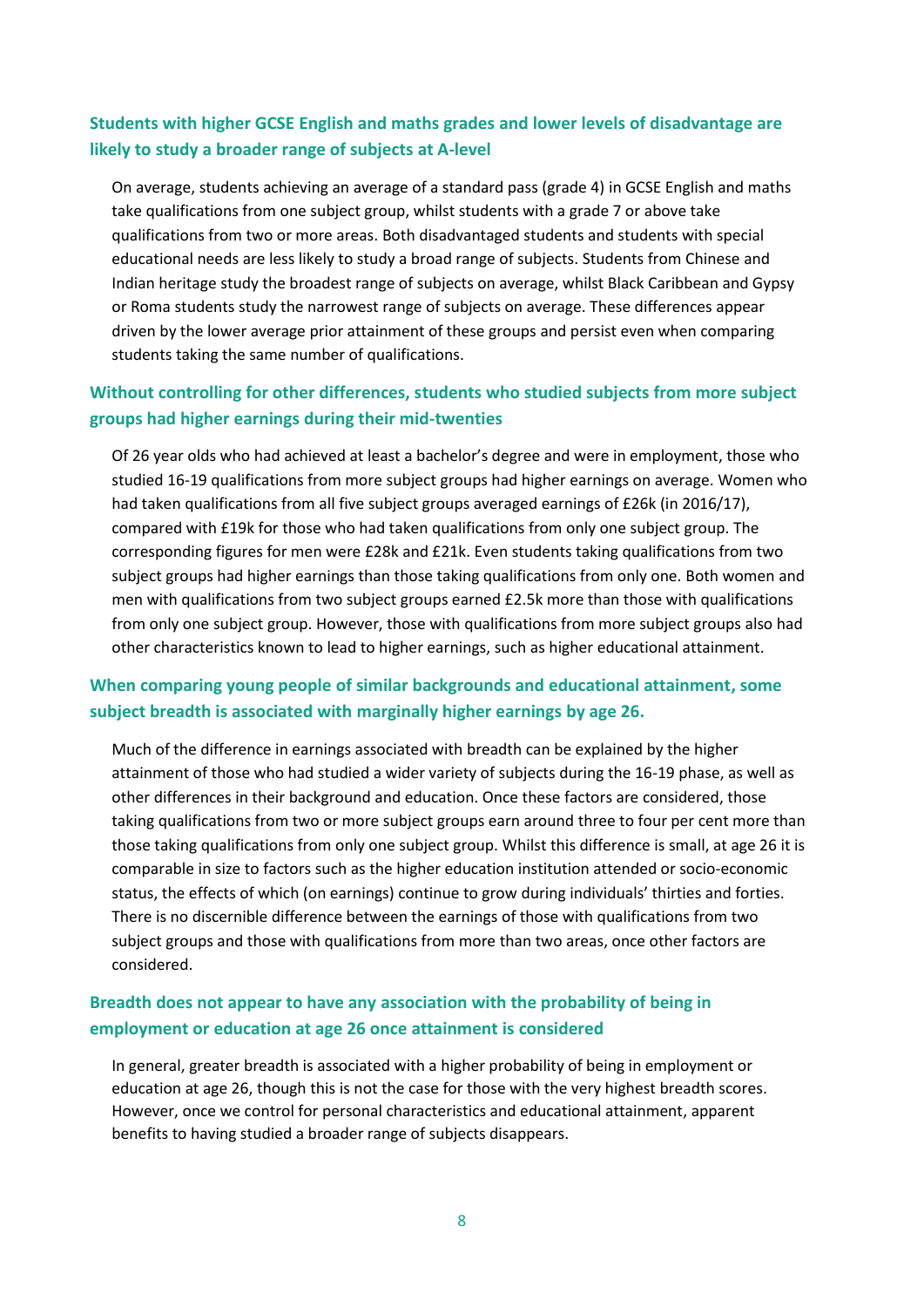#### **Conclusions and implications for policy**

Our research indicates that young people who have at least some variety in the type of subjects they study during the 16-19 phase go on to have higher earnings. The difference is small during individual's mid-twenties but is in line with other factors that continue to grow in importance during a career. Using employment data only for individuals up to the age of 26 our research cannot definitively show that this is also the case for curriculum breadth. But as a broader set of skills is likely to help individuals' transition into a broader set of roles, for example opening up opportunities in different sectors or following unemployment, it certainly seems unlikely that its importance will diminish. We propose that our research should be updated when the LEO data has been established for long enough to consider employment outcomes in individual's mid-thirties.

Our research has also highlighted that an overall fall in the number of qualifications taken by young people is behind the reduction in the diversity of 16-19 study programmes. Reforms to A and AS levels have led to a substantial fall in the amount of teaching time that young people receive during this phase. Real term falls in 16-19 funding, alongside a funding formula that provides no incentive to offer an AS level in addition to three A levels (or equivalent applied or vocational qualifications), have most likely exacerbated the impact of these qualification reforms.

To reverse the recent fall in provision and breadth the government must undertake a wholesale review of 16-19 funding. We have previously provided evidence for an increase in funding levels, including greater funding for young people from lower income or disadvantaged backgrounds (Tuckett, Robinson, and Bunting 2021). These changes will help reduce overall funding pressures but must go together with a funding formula that no longer discourages breadth as provided by smaller additional qualifications such as AS levels.

When the government undertook their reforms of A and AS levels they were keen to preserve the additional breadth offered by AS levels (Rt Hon Michael Gove MP 2013). This clearly has not happened. The government must act to ensure that England's already uniquely narrow 16-19 provision is not squeezed further still.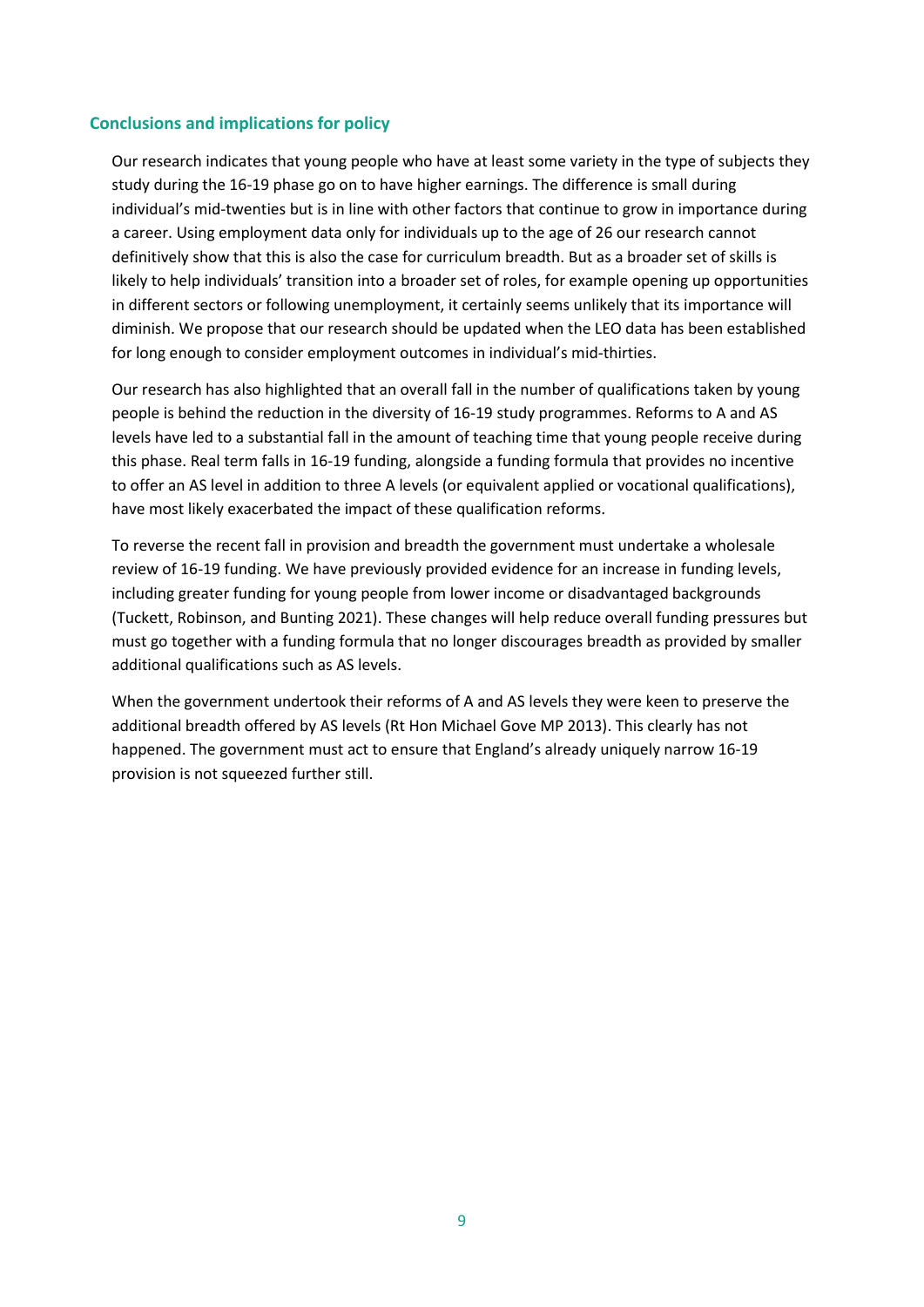### <span id="page-9-0"></span>**1 - Introduction**

England's secondary education curriculum has features in common with those of many other developed countries: students follow a broad curriculum before specialising during upper secondary education (at 16 in England). At that stage many opt for a vocational or technical education, whilst others follow an academic pathway, which for most students means A levels.

A levels date back to 1951. They were developed initially as university entrance exams and were not meant to be a stage of education in their own right. Our A level system has been broadly successful in increasing the number of students willing and able to complete three-year degree programmes, in contrast to many other countries which require a four-year course. However, few other education systems in comparable economies force learners to specialise so much at this point, or to drop native languages and maths after 16.

There have been various efforts to broaden 16-19 study since the introduction of A levels.

In 1959 the General Studies A level was introduced to cover a wide range of topics and disciplines. However, General Studies was often considered an 'add-on' to a student's other A levels and was not considered as equal to other A levels by many universities. Eventually, as part of a wider set of A level reforms, General Studies was discontinued in 2017.

In 1968 the International Baccalaureate, or IB, was established as an alternative to A levels. The IB is made up of six subject groups alongside three core elements. Whilst the IB is popular in independent schools and has achieved international recognition, it never succeeded in replacing the A level system, especially in state-funded schools and colleges.

In 2004, the Extended Project Qualification (EPQ) was introduced to ensure that all learners develop and demonstrate a range of generic skills (Tomlinson 2004). The EPQ is a standalone qualification equivalent to half an A level and is often taken by students in addition to their A level studies. The project takes the form of either a dissertation or an alternative form such as a musical or dramatical composition, report or artefact, backed up with paperwork.

Most notably, since 2000 and up until more recent years, A levels consisted of two equally weighted parts: an AS level, generally taken in the first year and a qualification in its own right, and an A2 assessed at the end of the second year. The primary purpose of AS levels was that students would take a broader range of AS level courses during the first year of study - up to four or five (Dearing 1996; FEFC 2000). They would then be able to narrow their studies in the second year by selecting the subjects which they would pursue to the full A level standard, whilst receiving a qualification for subjects they pursue no further.

However, since 2015 A levels and AS levels have been decoupled, so that the content of an AS level is distinct from the first year of an A level. This reform followed concerns from some universities that the modular nature, and content of AS levels and A2s, along with the opportunity to resit units, were contributing to students not developing the deep understanding and skills needed for higher education (Higton et al. 2012).

Whilst narrower academic study programmes are designed to prepare young people for higher education, one key question is the extent to which they also prepare young people for employment. Previous research from Dolton and Vignoles (2002) on the association between 16-19 curriculum breadth and employment outcomes concluded that "employers do not seem to reward individuals who take a broader curriculum at 16–19 more highly". Subsequent research from Johnes (2008) also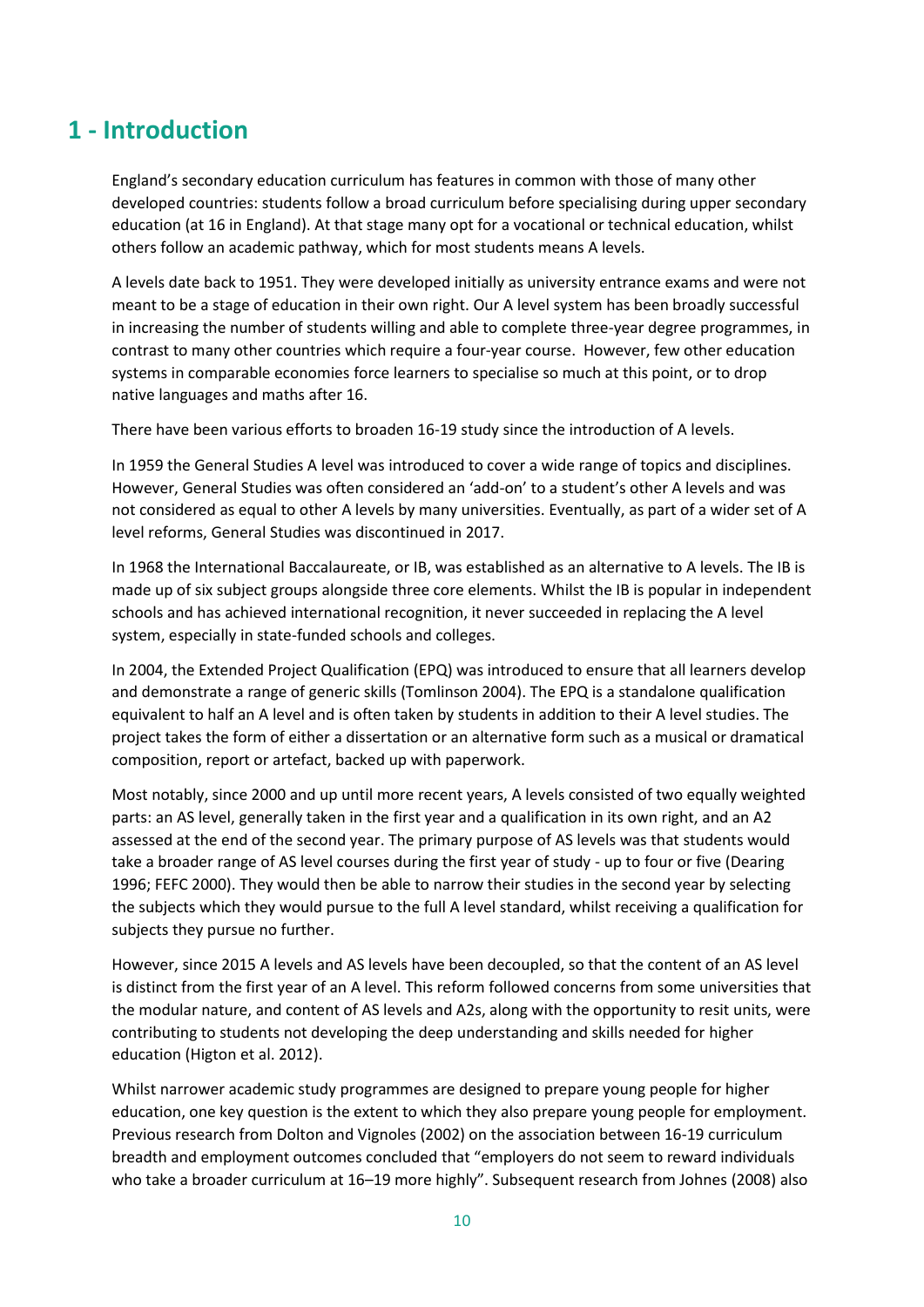failed to find a link between breadth of curriculum and income, though it noted that some combinations of subjects are associated with better employment outcomes.

This issue has only become more pertinent in recent years, with predictions of further changes in the labour market resulting from technological change. Increased disruption to employment may increase the importance of a broader set of skills and knowledge, by enabling individuals to transition more easily to new roles. Moreover, in recent years a new data source that links education and employment records, the Longitudinal Education Outcomes data (LEO), has become available. As this new data source is derived from administrative, rather than survey, data sources it provides a quantity of data unavailable to earlier research efforts.

This research aims to use this new data to shed light on whether 16-19 curriculum breadth is associated with employment outcomes for individuals in their mid-twenties.

In Chapter 2 of this report, we describe our methodology, including coverage and data sources, our definition of 'breadth', the employment metrics used and our regression models.

In Chapter 3 we consider how 16-19 curriculum breadth has changed in recent years, and how curriculum breadth varies across different groups of students. We also consider uptake of qualifications designed to increase the diversity of students' 16-19 study programmes.

In Chapter 4 we consider the relationship between breadth and employment outcomes at age 26. We begin by looking at how outcomes vary with breadth. We then implement a regression model to control for other factors known to influence employment outcomes, helping to isolate the influence of breadth on outcomes. We also consider earnings for students taking the International Baccalaureate.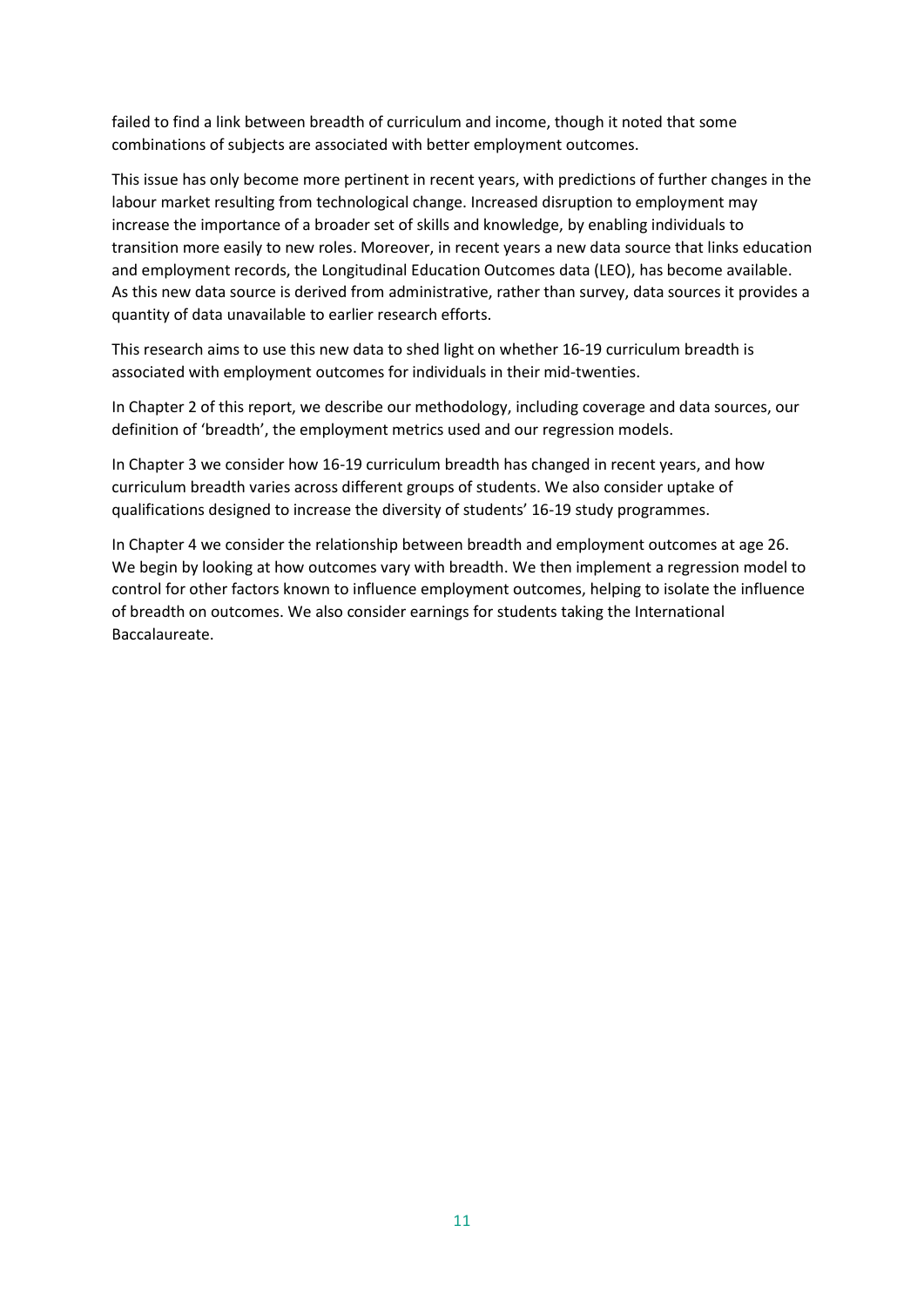## <span id="page-11-0"></span>**2 - Methodology**

This section describes the methodologies used in this report. There are two distinct analyses within this report: in chapter 3, a descriptive analysis of curriculum breadth, considering trends over time and differences in breadth between groups in the most recent 16-19 cohort data available; and in chapter 4, an analysis investigating the association between breadth and employment outcomes. By its nature this second analysis considers a much earlier cohort of students, so that we can consider their subsequent labour market outcomes.

#### **Coverage**

Our analyses include students who have completed 16-19 education with at least one level 3 qualification equivalent to an AS level in size. We include only students within the state-maintained sector, including further education and sixth form colleges.

For our descriptive analysis in chapter 3, we have included students who completed their 16-19 study in 2019.

When considering employment outcomes in chapter 4, we have included students who completed their 16-19 study in the academic year 2008/09, and who then went on to complete a level 6 (bachelors) degree. At this stage AS levels were popular and could still be taken as the first part of a full A level. The typical education and employment pathway for this cohort are shown in table 1. This is for illustrative purposes only. Our analysis is not restricted to students following this trajectory.

| <b>Academic year</b> | Age   | <b>Typical route</b>           |
|----------------------|-------|--------------------------------|
| 2008/09              | 17/18 | Year 13                        |
| 2009/10              | 18/19 | Year 1 of HE                   |
| 2010/11              | 19/20 | Year 2 of HE                   |
| 2011/12              | 20/21 | Year 3 of HE                   |
| 2012/13              | 21/22 | 1st year out of HE             |
| 2013/14              | 22/23 | 2 <sup>nd</sup> year out of HE |
| 2014/15              | 23/24 | 3rd year out of HE             |
| 2015/16              | 24/25 | 4 <sup>th</sup> year out of HE |
| 2016/17              | 25/26 | 5 <sup>th</sup> year out of HE |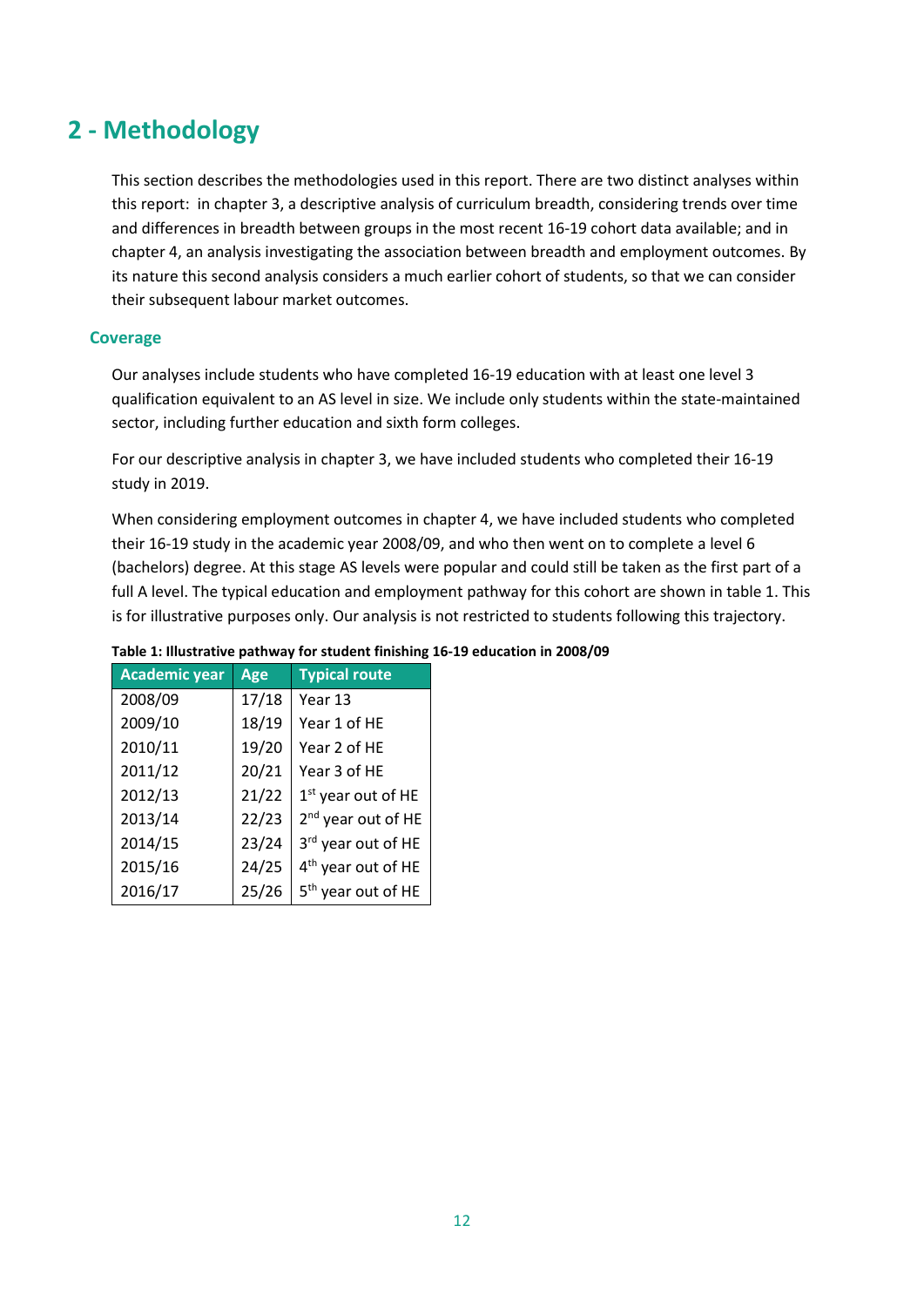#### **Data**

Analysis of trends in curriculum breadth in this report are derived from the National Pupil Database (NPD) student and exam files and the Ofqual qualification register. The NPD files are made available to EPI by the Department for Education via the Office for National Statistics Secure Research Service. The NPD dataset covering this phase of education is a combined dataset covering students in school sixth forms as recorded in the school census, and students at other further education institutions as recorded on the Individualised Learner Record (ILR). The datasets, including student level information and information on the qualifications they have taken, are compiled by the Department for Education. The NPD for students completing 16-19 education in 2019 was used in this research.

Analyses on the association between curriculum breadth and employment outcomes are derived from the Longitudinal Education Outcomes (LEO) data, which consists of information relating to four key areas:

- Student data This contains the personal characteristics of the student (age, sex etc) and the educational institutions they are associated with.
- **EXAM** data This is information on the exams and qualifications taken by students, including the grades achieved, qualification type and subject area.
- **E** University data This data is collated by the Higher Education Statistics Agency (HESA) and describes the course type, subject area and grades achieved.
- Employment and benefits data This data is collected by HMRC and DWP, and consists of information on income, employment spells and benefit use.

For this research we have used employment data from the 2016/17 tax year, as it is the most recent data available to us. The LEO data was made available to EPI by the Department for Education as part of a pilot programme for providing access to LEO to accredited researchers.

#### **Defining breadth**

Two elements are needed to measure how broad and balanced a student's curriculum is:

- How to group qualifications into groups of similar subjects; and
- A methodology that identifies students' diversity of study across these groups.

For this research we have primarily used the following five subject groups:

- Science, technology and computer science
- Mathematics
- Languages
- Humanities, arts and social sciences
- Vocational and professional

For each student we can then count the number of qualifications in each of these subject groups, to create a breadth score.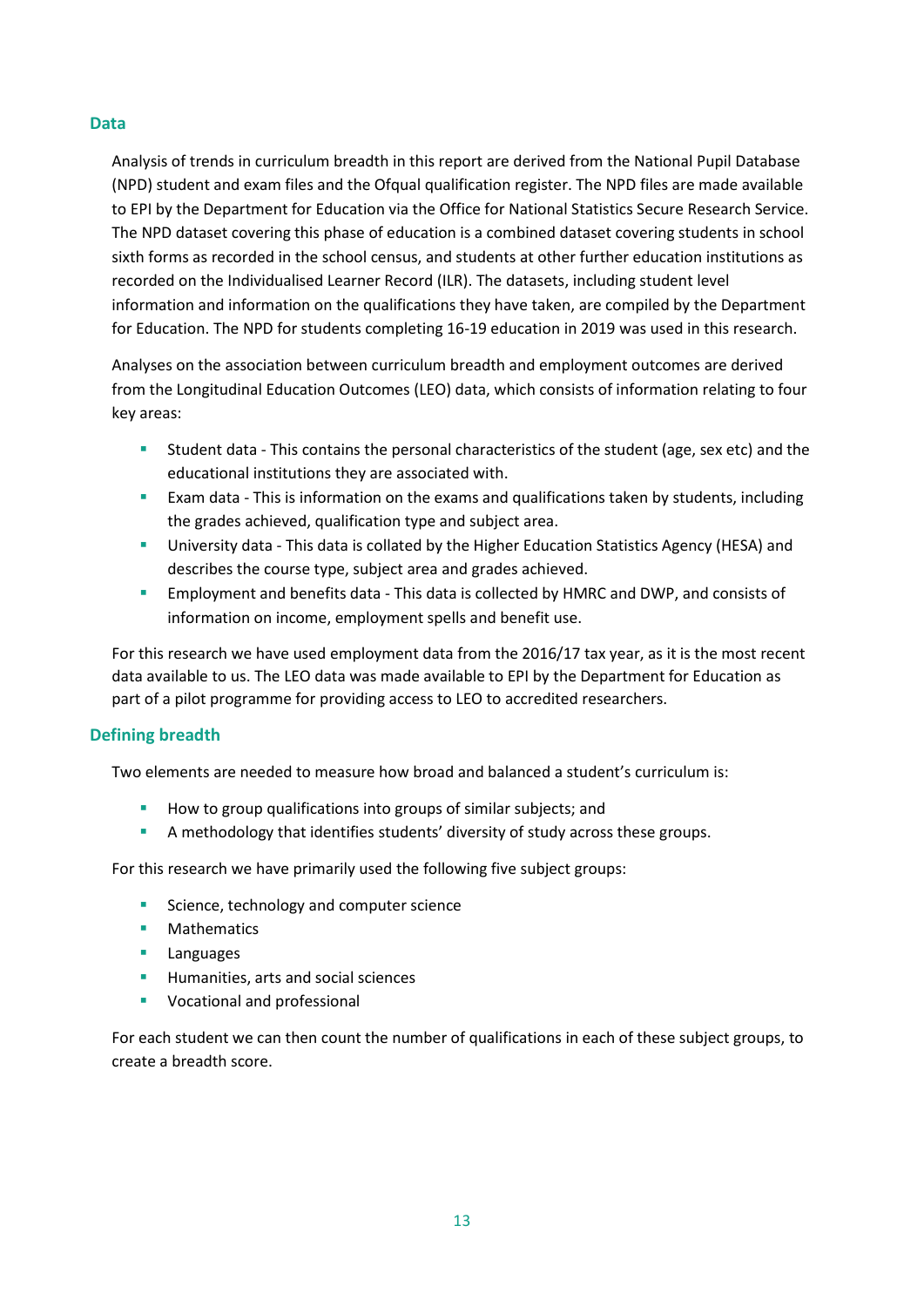|                  | <b>List of Level 3</b> | Subject grouping score and overall breadth score |
|------------------|------------------------|--------------------------------------------------|
|                  | <b>Qualifications</b>  |                                                  |
| <b>Student 1</b> | A level Mathematics    | Science, technology and computer science: 1      |
|                  | A level Physics        | Maths: $2$                                       |
|                  | A level Geography      | Languages: 0                                     |
|                  | <b>AS Further</b>      | Humanities, arts and social sciences: 1          |
|                  | <b>Mathematics</b>     | Vocational and professional: 0                   |
|                  |                        | Breadth Score = 3 of 5                           |
| <b>Student 2</b> | A level History        | Science, technology and computer science: 0      |
|                  | A level Psychology     | Maths: $0$                                       |
|                  | A level Sociology      | Languages: 0                                     |
|                  |                        | Humanities, arts and social sciences: 3          |
|                  |                        | Vocational and professional: 0                   |
|                  |                        | Breadth Score = $1$ of 5                         |
| <b>Student 3</b> | Level 3 Diploma in     | Science, technology and computer science: 0      |
|                  | <b>Business</b>        | Maths: 1                                         |
|                  | Administration         | Languages: 1                                     |
|                  | A level English        | Humanities, arts and social sciences: 0          |
|                  | Language &             | Vocational and professional: 1                   |
|                  | Literature             | Breadth Score = 3 of 5                           |
|                  | <b>AS Maths</b>        |                                                  |

#### **Table 3: Example of assignment of qualifications to subject groupings**

In this example, student 1 has a breadth score of 3 meaning that they have taken qualifications from three of the five subject groupings. The minimum possible score is 1, as only students taking at least one level 3 qualification are included. The maximum possible score will be 5, for those taking qualifications from all the subject groups.

It should be noted that there is no entirely objective methodology to allocate subject groupings, both in terms of the number of groups and which groups particular subjects are allocated to. For example, should architecture sit within the "Science, technology and engineering", "Humanities, arts and social sciences" or "Vocational and Professional" grouping? Or should "Humanities, arts and social sciences" be considered as one group or three? For the purpose of this study we began with the subject area groupings used by the Department for Education and made some small adjustments in consultation with the Royal Society, who commissioned this research. In addition, in the absence of an objective methodology we have undertaken robustness checks using a grouping of seven categories and three categories. These groupings are shown in annex A, along with the subject areas within each category.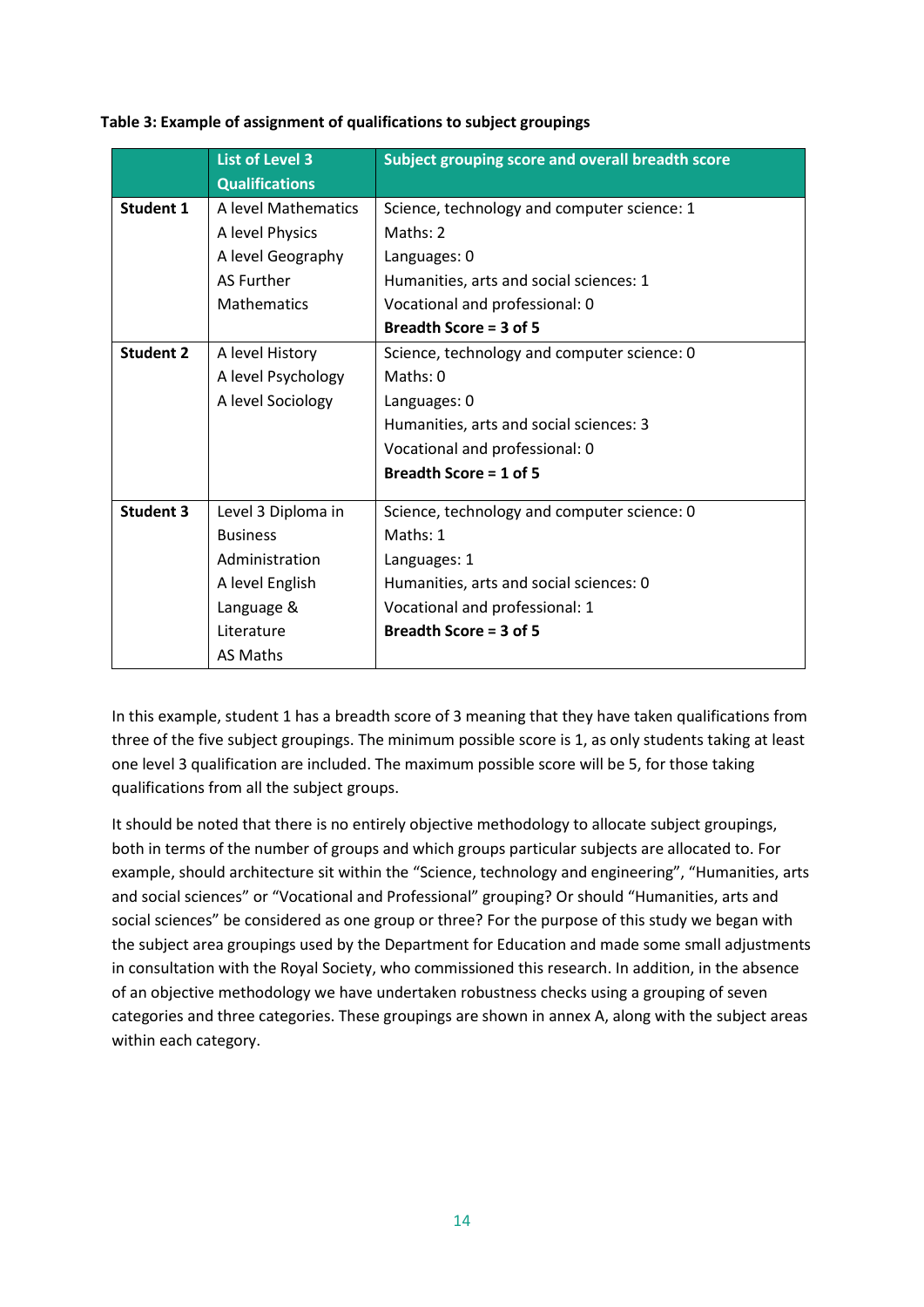#### **Measuring outcomes**

Two outcome measures are used within this research: income and whether individuals were in sustained employment or education. Each gives different information on the relationship between curriculum breadth and desirable long-term outcomes for students.

- **Sustained employment or education -** We consider the proportion of students who are in sustained employment or education. Sustained employment means a student was employed for at least one day in five of the six months between October 2016 and March 2017. Sustained education means that they have a valid higher education study record that overlaps the relevant tax year. These are also the metrics as used by the Department for Education in their analysis of LEO data. $1$
- **Income** We use annualised income in the most recent year for which data is available 2016/17. At this point the young people will typically be aged 26. For our descriptive analyses we use the median income for different groups. For our regression analysis we use the log of income. Only people in sustained employment and with income greater than zero are included, and we have removed the top and bottom five per cent of incomes due to data quality concerns.

#### **Regression models**

To provide a greater understanding of the association between curriculum breadth and young peoples' employment outcomes, we have produced several regression models. We have used loglinear models to consider income. These models provide coefficients in log points, which we have also converted to percentage change (in income). We have used a logistic regression model when considering sustained employment or education. These models provide coefficients in log odds. We have built up our models to allow us to examine how the coefficients for breadth and other variables change, as an increasing number of factors are included in the model. Specifically, we demonstrate the impact of three broad sets of controls, each of which includes the following variables:

**Personal characteristics and KS4 results**: FSM eligibility, SEN provision, ethnicity, GCSE English and maths attainment.

**16-19 results, region & provider type**: Total 16-19 point score, total number of 16-19 entries, takeup of specific 16-19 subjects, 16-19 institution type and region of 16-19 provider.

**HE subjects and institution:** Undergraduate subject and HE provider group based on selectivity<sup>2</sup>

As well as the five main subject grouping shown previously, we also used alternative grouping of three and seven, and produced comparable findings.

We also produced similar models to consider the association between achievement of the International Baccalaureate and employment outcomes. However, unlike our analysis using breadth scores we do not control for 16-19 results or entries. Our robustness check showed that our results are highly sensitive to assumptions regarding the size and grade equivalence between A levels and the IB. As such we use only controls for Key Stage 4 (GCSE) prior attainment.

<sup>1</sup> <https://explore-education-statistics.service.gov.uk/methodology/graduate-outcomes-leo-methodology>

<sup>2</sup> Russell Group, Other pre-1992 universities, Other (more selective) universities, and Other (less selective)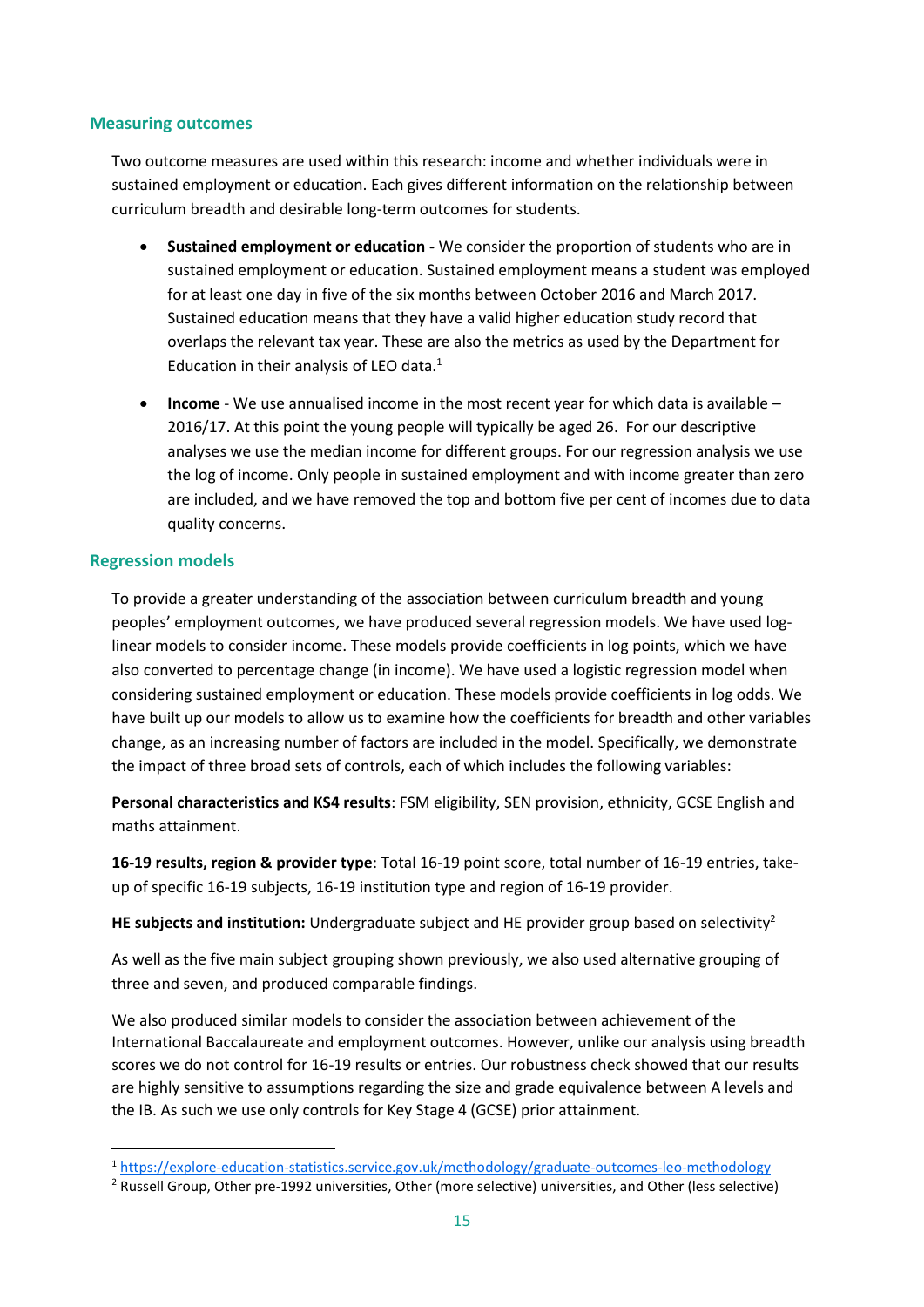### <span id="page-15-0"></span>**3 – Curriculum breadth**

In this section we consider how curriculum breadth has changed in recent years and how breadth varies across different groups of students.

#### **Changes in breadth over time**

[Figure 1](#page-15-1) below shows that average curriculum breadth has fallen by 18 per cent since 2010. Most of this fall took place between 2016 and 2019, with a 13 per cent fall over that period. Since 2017 the average student has taken qualifications from fewer than two subject groups.



<span id="page-15-1"></span>



<span id="page-15-2"></span>**Figure 2 - Breadth scores - proportion of students**

[Figure 2](#page-15-2) shows how this fall was largely driven by a decrease in the proportion of students taking qualifications from three or more subject groups, alongside a corresponding increase in the proportion taking qualifications from only one or two subject groups. In 2010, 38 per cent of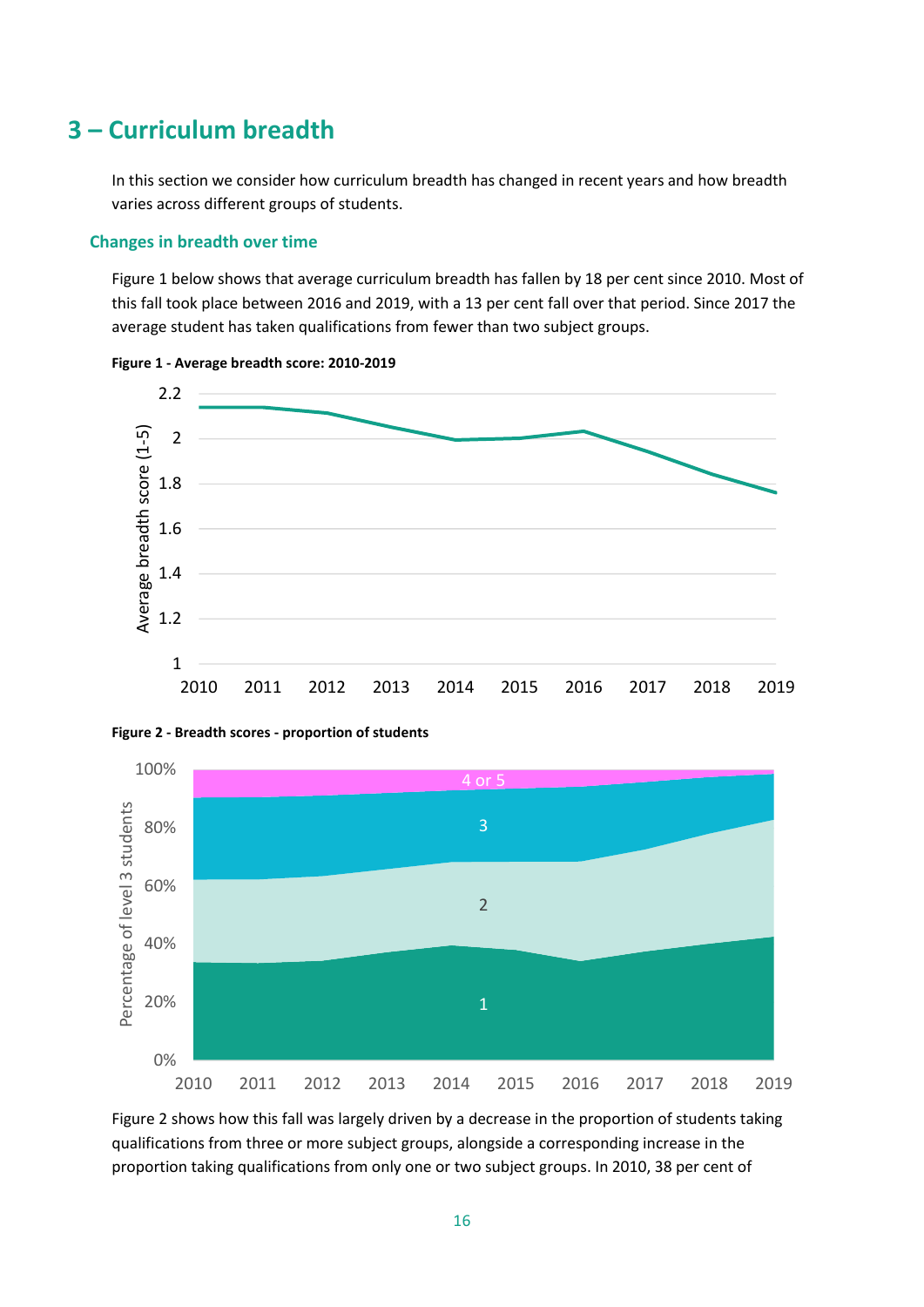students took qualifications from three or more subject groups, but by 2019 this figure had more than halved, with only 17 per cent of students taking a very broad curriculum.

[Figure 3](#page-16-0) demonstrates that a key reason for the fall in breadth was a reduction in the average number of qualifications taken. The trend in average breadth scores very closely follows the trend in the number of qualifications taken. The average number of qualifications taken fell by 43 per cent between 2016 and 2019, from five to three.



<span id="page-16-0"></span>**Figure 3 - Average breadth score and number of qualifications**

<span id="page-16-1"></span>**Figure 4 - Average number of entries into each qualification type (in A level equivalents)**



Previous EPI research, reproduced here in Figure 4, has shown that this fall is almost entirely due to a fall in the take-up of AS levels [Figure 4](#page-16-1) (Tuckett, Robinson, and Bunting 2021). In the last two years the average student has taken 0.2 fewer qualifications (in sizes equivalent to an A level), corresponding to a drop in provision of 8 per cent. This fall is almost entirely due to a fall in AS level entries, equivalent to the average student taking 0.4 fewer AS levels. Overall, the drop in the last two years is equivalent to 71 fewer guided learning hours for the average student.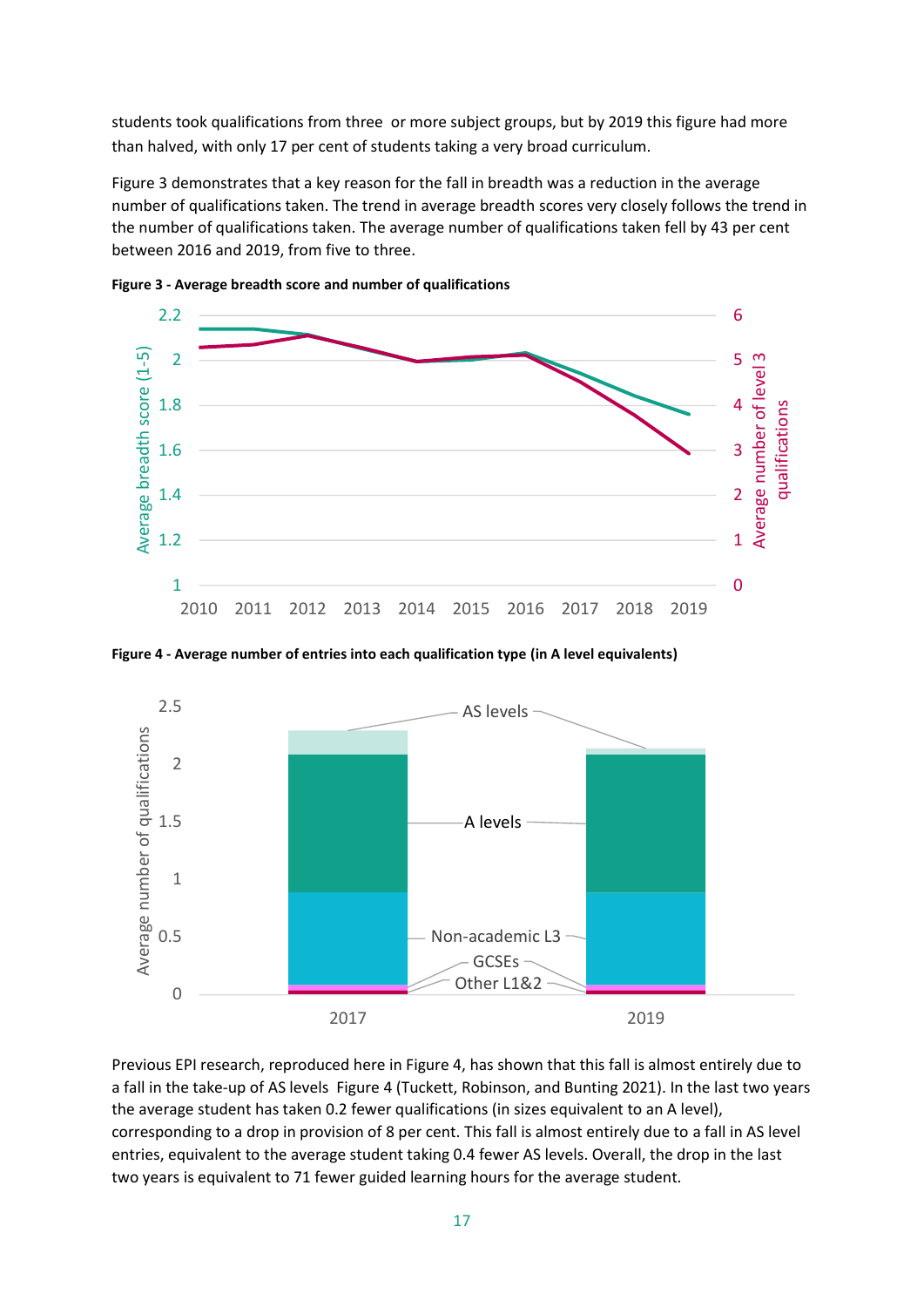This fall in AS level entries is likely to be due to a combination of two factors. Firstly, the introduction of the decoupling policy, whereby reformed AS levels no longer count towards a full A level. The first reformed AS levels were taught from 2015/16, meaning the first students to hold them were those finishing a two-year study programme in 2016/17. Further reformed AS levels have been introduced gradually in each year since then, replacing the legacy versions that counted towards full nonreformed A levels.

Secondly, the period 2012-2019 was one of reductions in real-term funding per student for the 16- 19 phase. Between 2012 and 2019 funding per 16-18-year-old student fell by 16 per cent (Britton, Farquharson, and Sibieta 2019). Any impact of this fall will be exacerbated by the 16-19 funding formula, which offers no additional funding for an additional AS level for students already taking three A levels (or equivalently sized vocational qualifications). These funding pressures may also have played a part in the reduction of provision. Indeed, previous EPI research has shown a weak but discernible relationship between changes in funding and reductions in provision at an institution level (Dominguez-Reig and Robinson 2019).



<span id="page-17-0"></span>**Figure 5 - Average breadth score: students taking 3 A levels (or equivalent size)**

As we have shown, the decline in breadth in recent years has been largely driven by falls in the number of subjects taken. However, we can also consider how breadth has changed for students taking a fixed number of qualifications[. Figure 5](#page-17-0) shows that, for students taking qualifications equivalent in size to three A levels, there has been an increase in breadth in recent years. We choose three as this is the median number of qualifications taken in 2019. Since 2017 the average breadth score increased by 0.5, equivalent to one in two students taking a qualification from an additional subject group.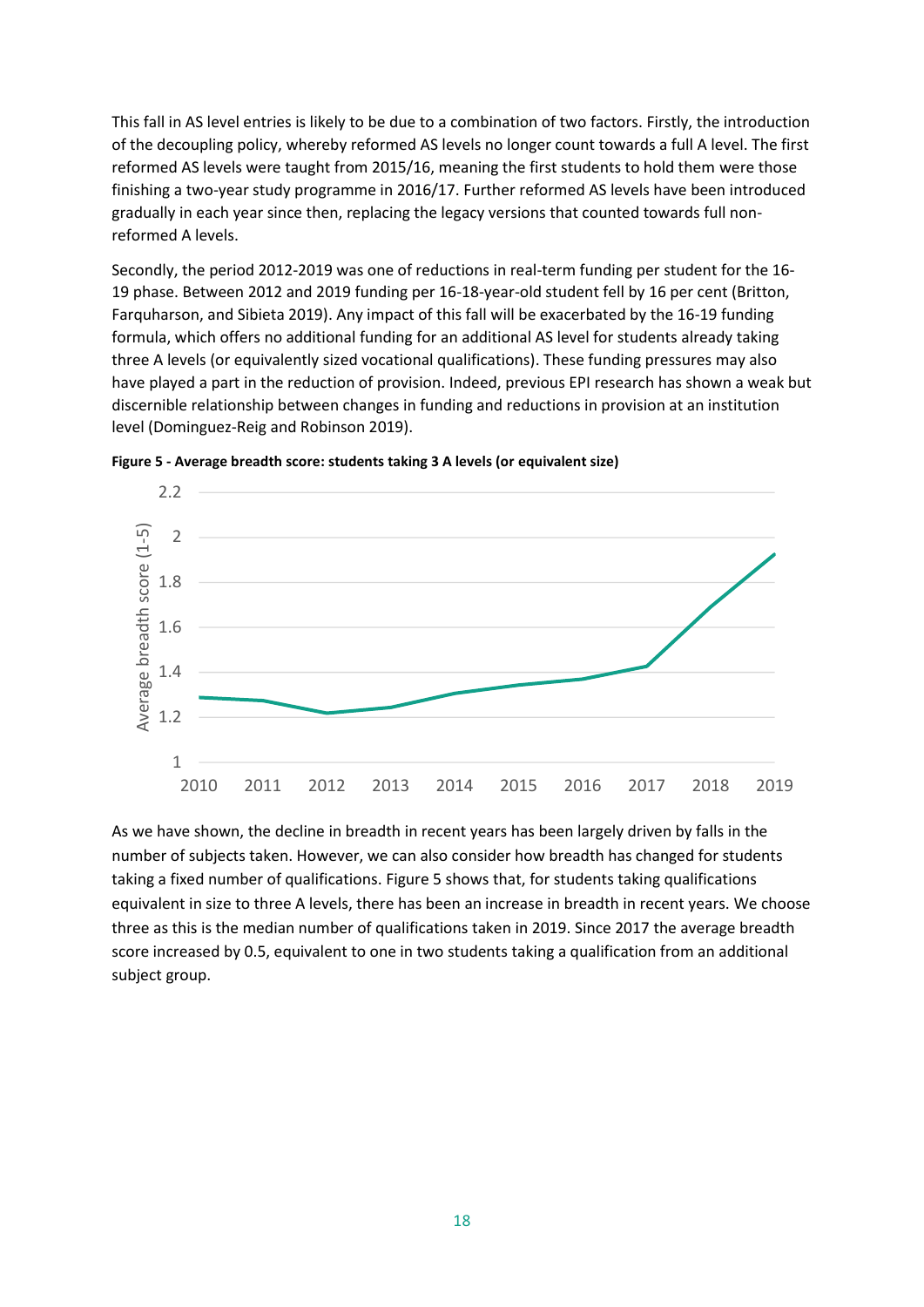<span id="page-18-0"></span>

|  |  |  | Table 1 - Most common subject group combinations: 2019 |  |
|--|--|--|--------------------------------------------------------|--|
|--|--|--|--------------------------------------------------------|--|

| <b>Number of</b><br>groups | <b>Percentage of</b><br><b>students</b> |
|----------------------------|-----------------------------------------|
|                            | 19%                                     |
|                            | 15%                                     |
| $\overline{2}$             | 9%                                      |
| $\overline{2}$             | 9%                                      |
| 1                          | 8%                                      |
| 2                          | 8%                                      |
| 2                          | 7%                                      |
| 3                          | 4%                                      |
|                            |                                         |
| 3                          | 3%                                      |
| 2                          | 3%                                      |
|                            |                                         |

[Table 1](#page-18-0) shows the top ten most common subject group combinations in 2019. One-fifth of students take only qualifications from the vocational and professional group. This may be in part because many level 3 vocational qualifications have greater teaching hours than an A level, up to three times an A level in some cases. Students choosing these larger qualifications may therefore have less capacity to take qualifications from other subject groups. The most common combination of two subject groupings is humanities and arts, and vocational and professional, taken by just under one in ten students. The most common combination of three groups is science, technology and computer science; mathematics; and humanities and arts.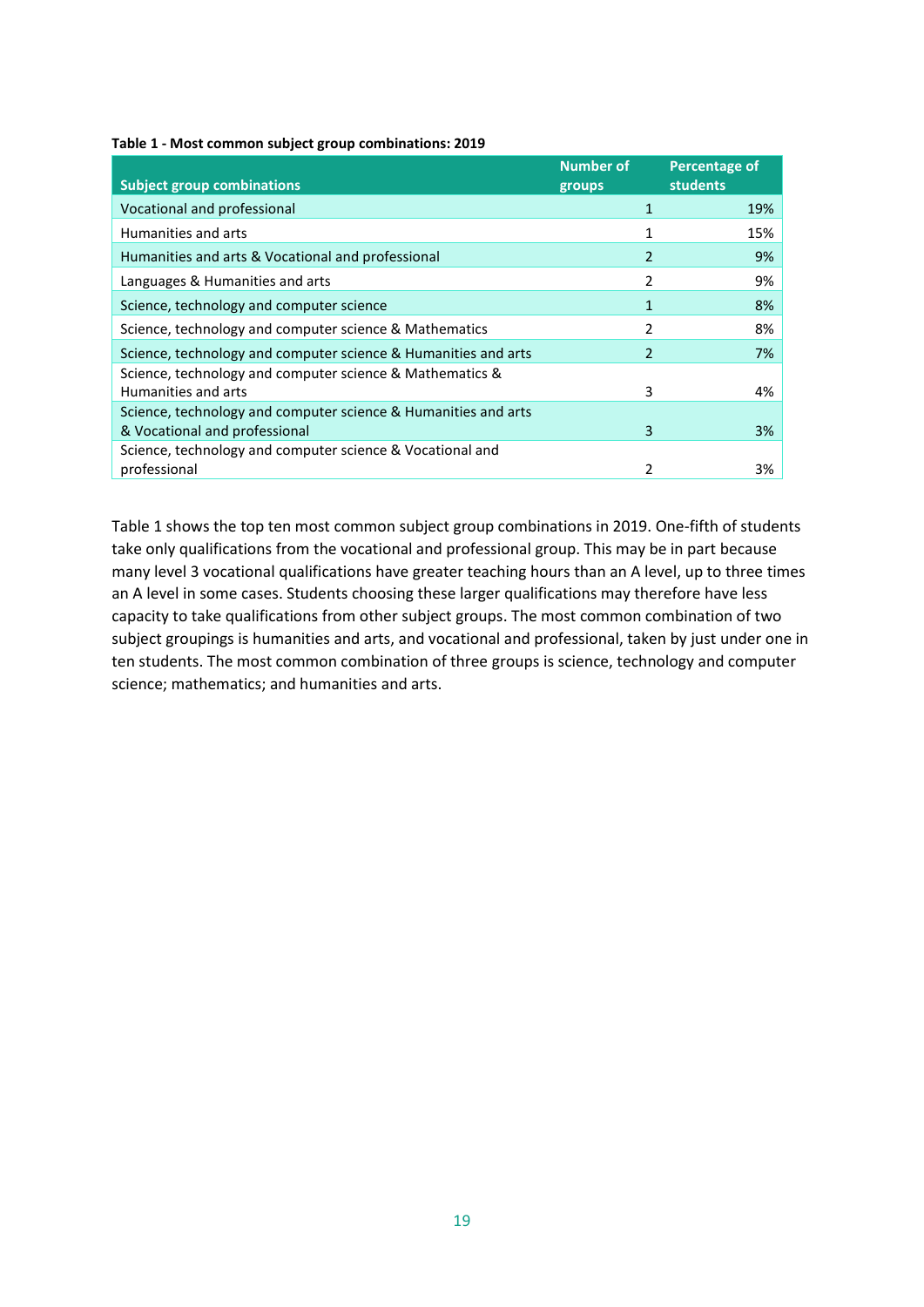#### **Breadth scores by student characteristics**

In this section we consider how breadth scores vary by the characteristics of students, both for all students (taking level 3 qualifications) and students taking level 3 qualifications equivalent to 3 A levels in size.



<span id="page-19-0"></span>**Figure 6 - Average breadth score by prior attainment**

[Figure 6](#page-19-0) shows a clear association between prior attainment and breadth scores. Students achieving an average of a standard pass (grade 4) at the end of secondary school have an average breadth score of 1.1, whilst students with a grade 7 or 8 have average scores of 2.2 and 2.4 respectively, showing they take qualifications from at least twice as many subject groups. There is a similar disparity when considering only students with three qualifications.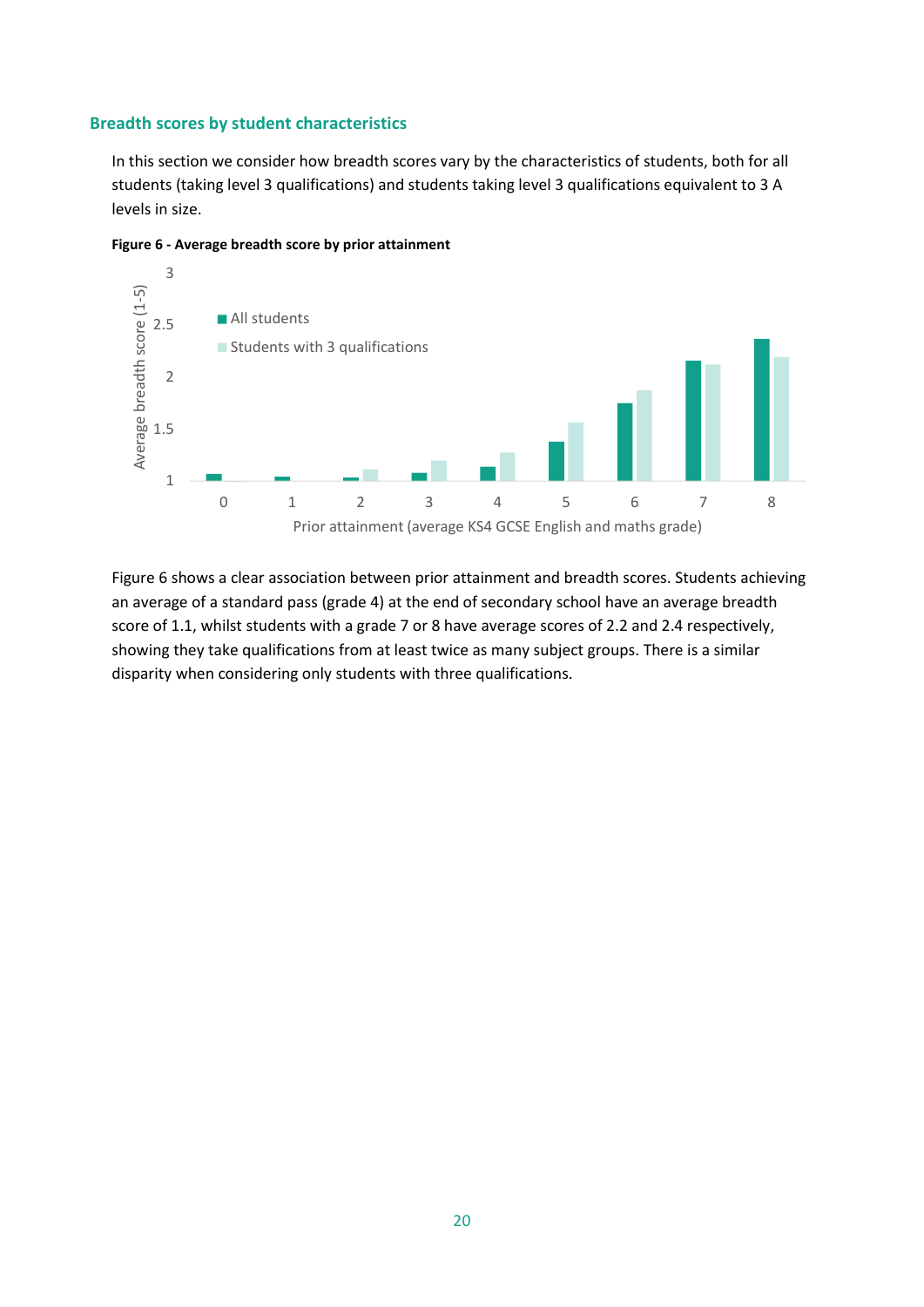#### <span id="page-20-0"></span>**Figure 7 - Average breadth score by student characteristics**



[Figure 7](#page-20-0) shows breadth scores by gender, first language, disadvantage and special educational needs. Female and male students have similar average breadth scores, including students taking three qualifications. Students with English as their first language typically have a slightly lower breadth score than students with English as an additional language (EAL). However, when considering only students taking three qualifications both groups have an almost identical breadth score, suggesting that EAL students take fewer qualifications on average, but that the qualifications they do take are typically more diverse. Indeed, they may be more likely to take language qualifications than non-EAL students. Disadvantaged students and students with special educational needs have lower average breadth scores than other students. This will be in part due to the lower average prior attainment of these groups, as observed in [Figure 6.](#page-19-0)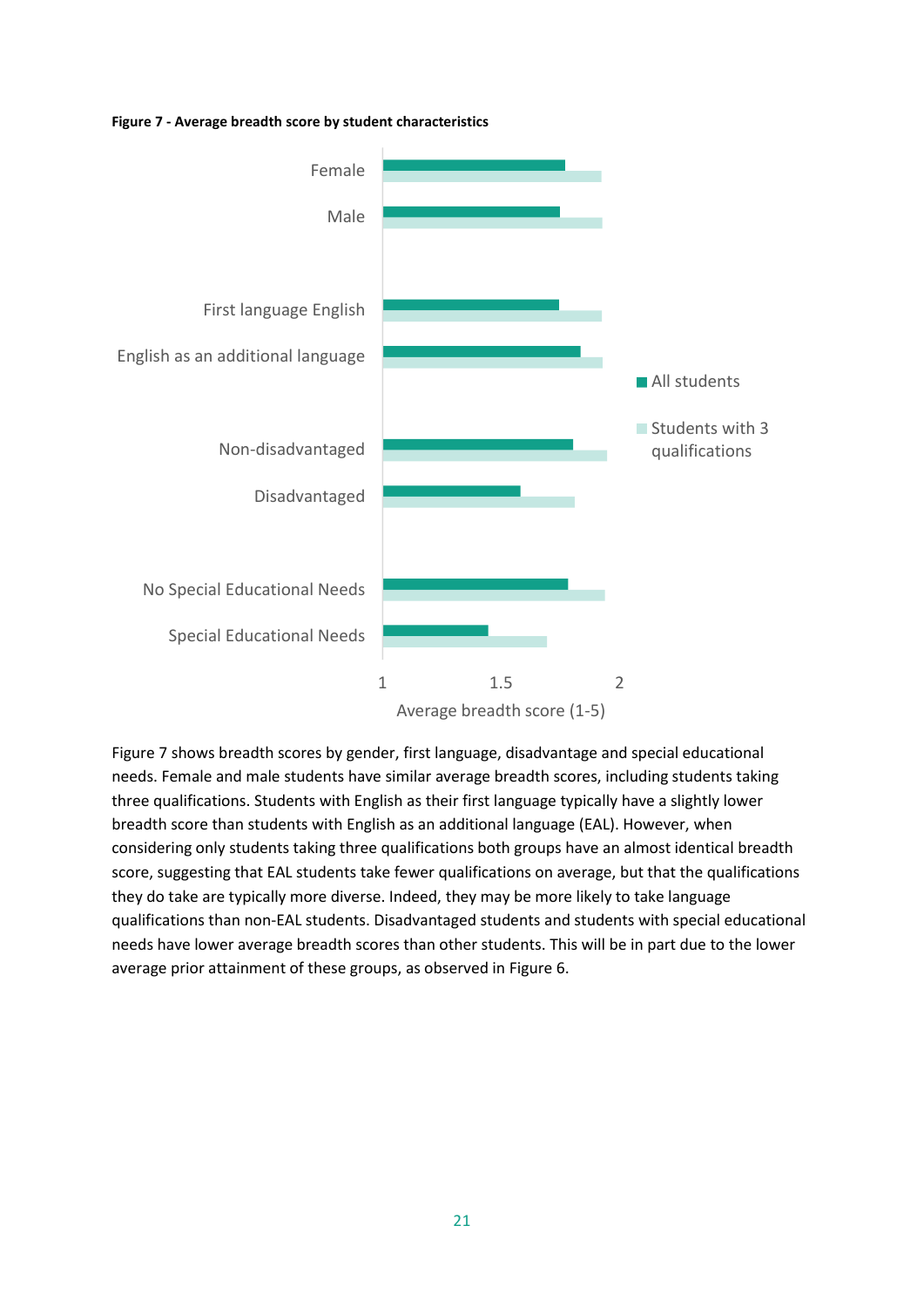#### <span id="page-21-0"></span>**Figure 8 - Average breadth score by ethnicity<sup>3</sup>**



[Figure 8](#page-21-0) shows how average breadth scores vary by student ethnicity. Chinese students have the highest average breadth score, of 2.2. Similarly, when considering only those taking three qualifications, Chinese students have the highest average breadth score, of 2.1. Gypsy/Roma and Black Caribbean students have some of the lowest average breadth scores, of around 1.5. These groups also have the lowest breadth scores for students taking three qualifications.

<sup>&</sup>lt;sup>3</sup> Figures for traveller of Irish heritage students taking three qualifications are suppressed due to low numbers.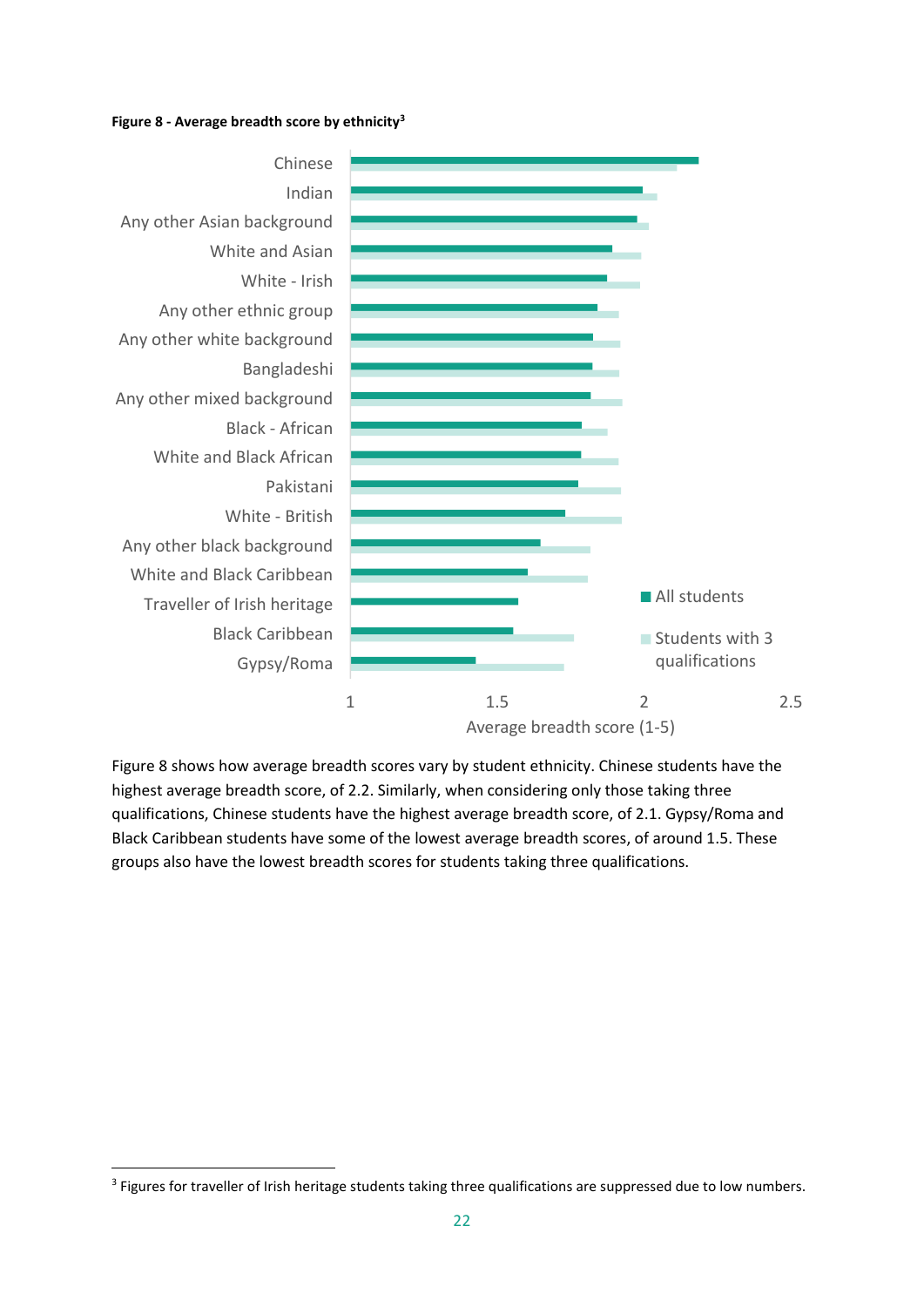#### <span id="page-22-0"></span>**Figure 9 - Average breadth score by institution type**



[Figure 9](#page-22-0) shows that students in academies and LA maintained school sixth forms tend to have the highest breadth scores, whilst students in colleges tend to have the lowest scores. On average students in these institutions also take more level 3 qualifications (3.4 and 3.3 respectively), which will contribute to these higher-than-average breadth scores. Students in colleges have the lowest average breadth score, of around 1.2. Correspondingly students in colleges take only 2.1 level 3 qualifications on average. As students in FE colleges have lower prior attainment on average, it is more likely that they will take lower-level qualifications, which are not included in our breadth measure. They may also be more likely to take vocational or technical qualifications, which as noted previously may be larger than an A level, reducing students' capacity to take qualifications from other subject groups.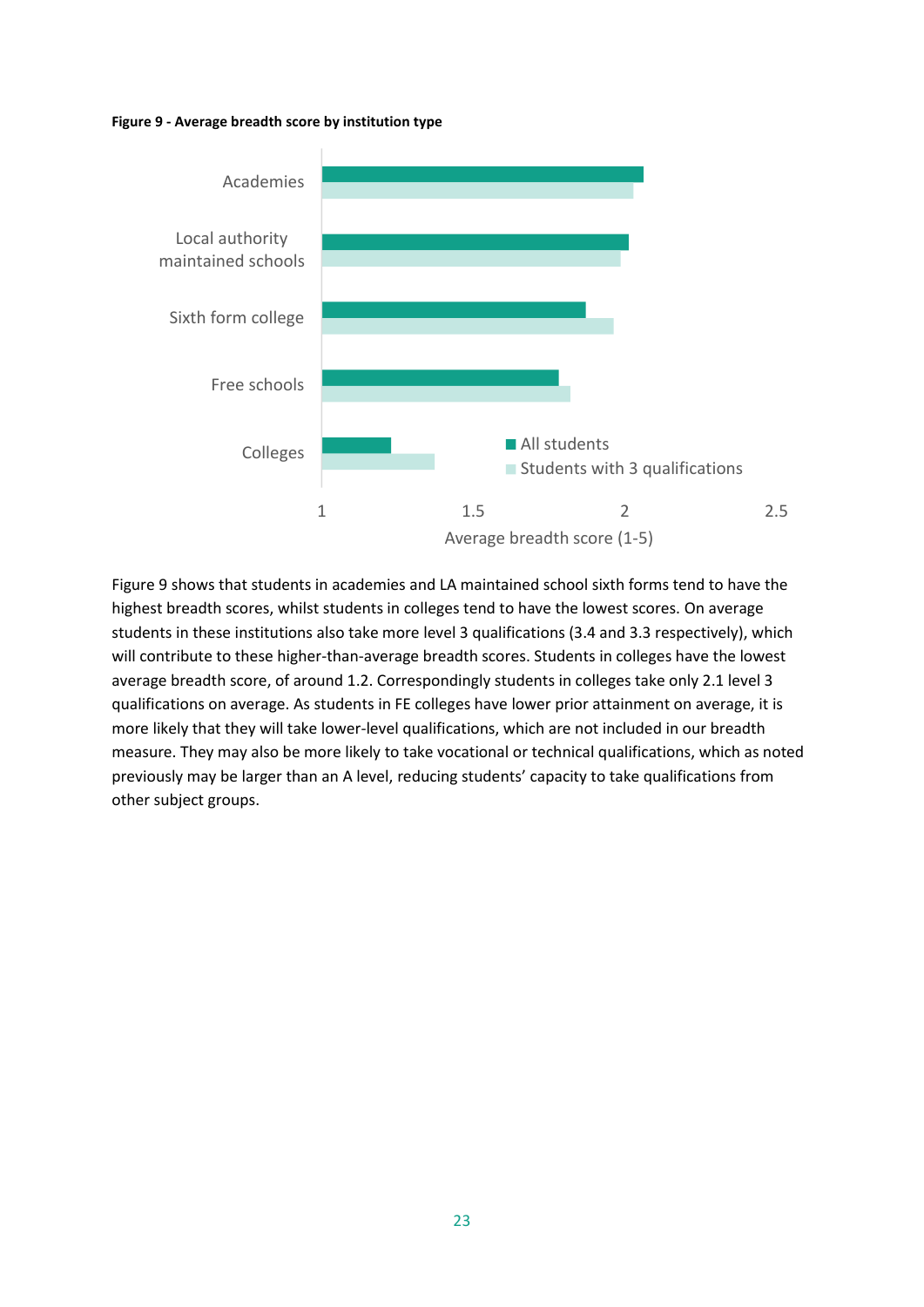#### **Trends in broad qualifications**

In addition to breadth of subjects from a range of subject groups, some post-16 students have the opportunity to pursue single qualifications which are designed to be intrinsically broad; most notably, the International Baccalaureate, Extended Project Qualifications and, until it was recently discontinued, General Studies A-level. In this section we consider trends in take-up and achievement of these qualifications in recent years.



<span id="page-23-0"></span>

[Figure 10](#page-23-0) shows achievement of the International Baccalaureate diploma programme (the IB) in recent years. The IB is a qualification taken post-16 which alone is recognised as being equivalent to three to five A levels, and the majority of IB students continue to higher education. The IB curriculum is made up of three core elements (theory of knowledge, an extended essay and creativity/activity/service) and six subject groups (language & literature studies, language acquisition, individuals & societies, science, mathematics and arts). The IB is traditionally more popular in independent schools, though some state-funded institutions also offer the qualification to some students. In 2011 around 1 in 200 state-funded students taking level 3 qualifications achieved the IB. By 2019 this figure had reduced to around 1 in 300 students.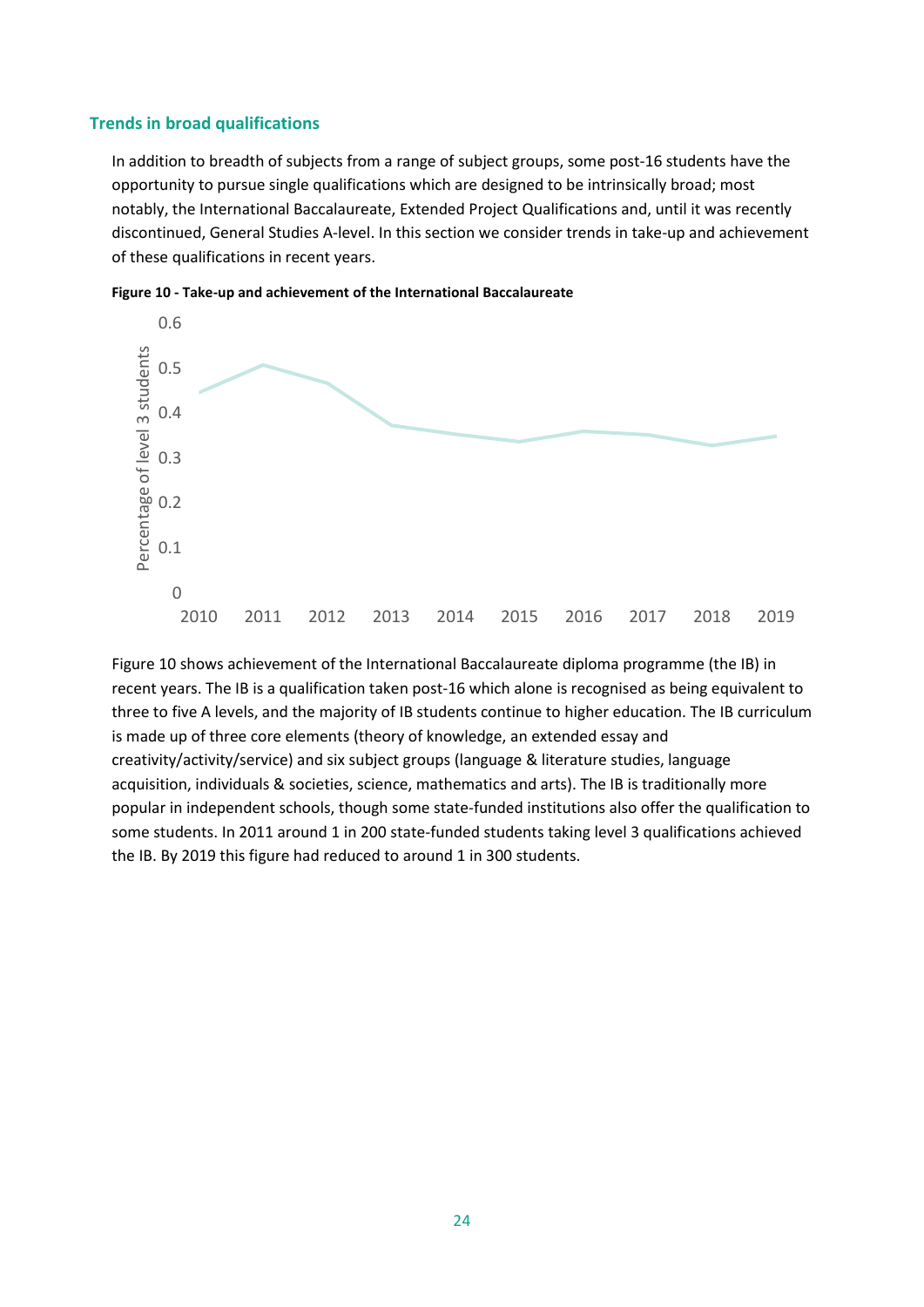

<span id="page-24-0"></span>**Figure 11 - Take-up and achievement of General Studies and Extended Project qualifications**

General Studies A level was introduced in the 1950s and it aimed to encourage a broader sixth-form curriculum (Smithers and Robinson 1993). It covered culture, religion, philosophy, politics and the media and scientific research, technology and mathematics.

From 2015 all A levels were reformed by the government to improve standards. Following these reforms General Studies was withdrawn from new starters in 2017, as exam boards did not propose a replacement qualification to meet the standards of the reformed A levels.

[Figure 11](#page-24-0) shows that the decline in the popularity of General Studies was well underway before it was withdrawn, with a 50 per cent fall in the proportions of students taking it between 2010 and 2014. Final exams for General Studies were due to take place in 2020. By 2019 fewer than one per cent of students taking level 3 qualifications had taken General Studies.

While General Studies was declining, [Figure 11](#page-24-0) shows that Extended Project Qualifications (EPQs) were increasing in popularity. The EPQ was introduced in 2008 as a standalone qualification equivalent to half an A level and is often taken by students in addition to their A level studies. It was introduced to ensure that learners develop and demonstrate a range of generic skills, including research and analysis, problem solving, team-working, independent study, presentation and functional literacy and communication and critical thinking, and to encourage cross-boundary and/or in-depth learning and wider application of knowledge developed through main learning. The project takes the form of either a dissertation or an alternative form such as a musical or dramatical composition, report or artefact, backed up with paperwork. In 2010 only four per cent of students taking level 3 qualification took an EPQ, but by 2019 this had increased to almost 10 per cent.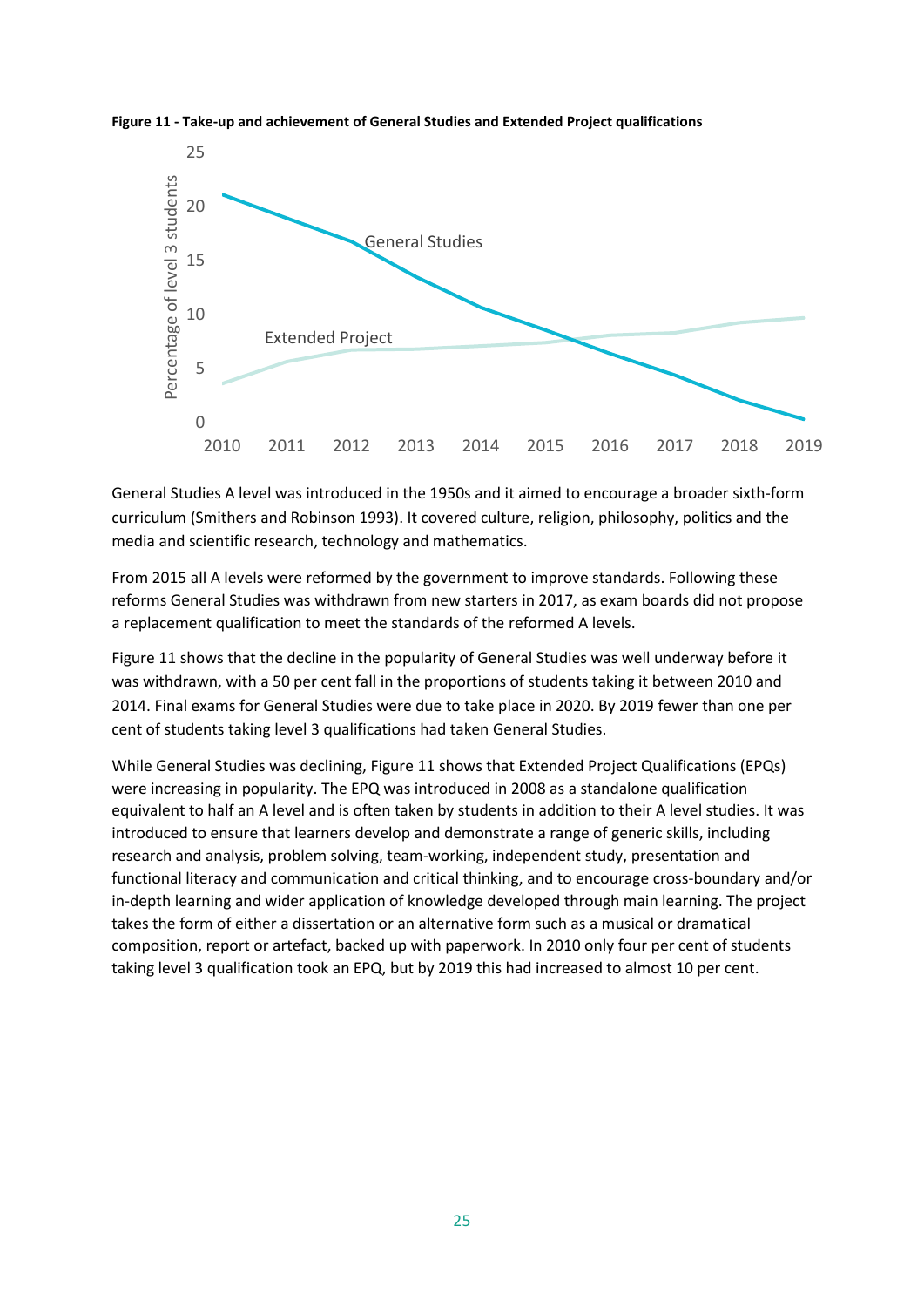## <span id="page-25-0"></span>**4 – Relationship between breadth and employment outcomes**

In this section we consider the relationship between breadth and employment outcomes at age 26, both the probability of being in employment or education and earnings. We begin by looking at how outcomes vary with breadth. We then implement a regression model to control for other factors known to influence employment outcomes, helping to isolate the influence of breadth. We also consider how outcomes for young people who took the international baccalaureate differ from the outcomes for other young people.



<span id="page-25-1"></span>**Figure 12 - Distribution of earnings by breadth score and gender: age 26**

[Figure 12](#page-25-1) shows the distribution of earnings (for those in employment) at age 26 for both men and women, for each breadth score between 1 and 5. Taken in isolation there is a clear association between breadth and earnings. Both women and men with the highest breadth score earn around a third more than those with the lowest breadth score. However, as shown i[n Figure 6](#page-19-0) higher breadth scores are associated with higher GCSE attainment, which is known to be predictive of higher salary returns. As such we cannot directly imply from this figure that it is 16-19 curriculum breadth itself that is leading to higher earnings.

It should also be noted that as well as higher average earnings greater breadth is also associated with greater variation in earnings, especially at the upper income end.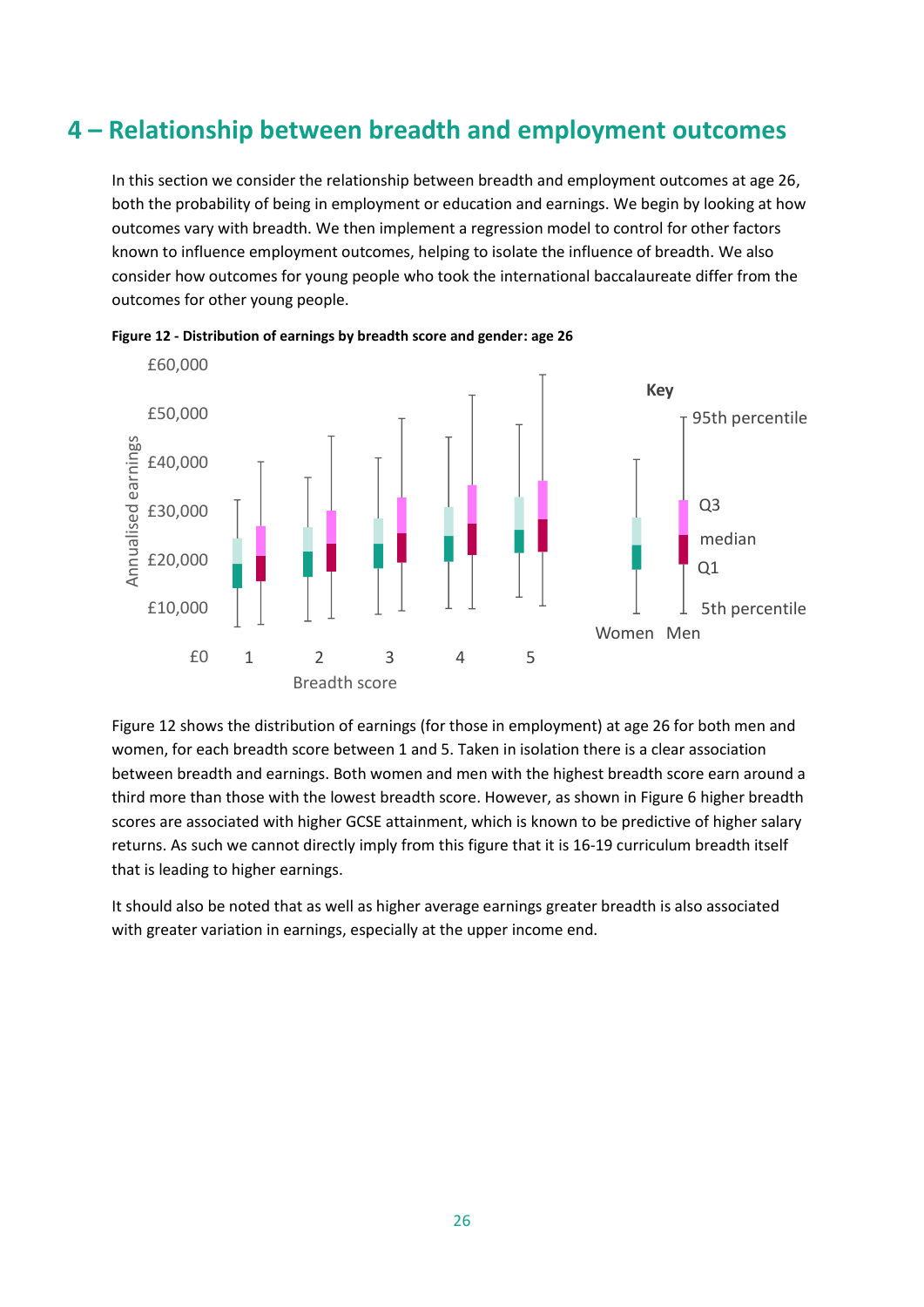<span id="page-26-1"></span>

#### <span id="page-26-0"></span>**Figure 13 - Earnings by breadth score for ages 23 to 26: women**

[Figure 13](#page-26-0) and [Figure](#page-26-1) 14 show how average earnings for each breadth score change between the age of 23 and 26. For both women and men the difference between the earnings of individuals with low breadth scores and those with high breadth scores widens between the ages of 23 and 26. For women the gap increases from £3,400 to £7,000, and for men it increases from £4,500 to £7,500.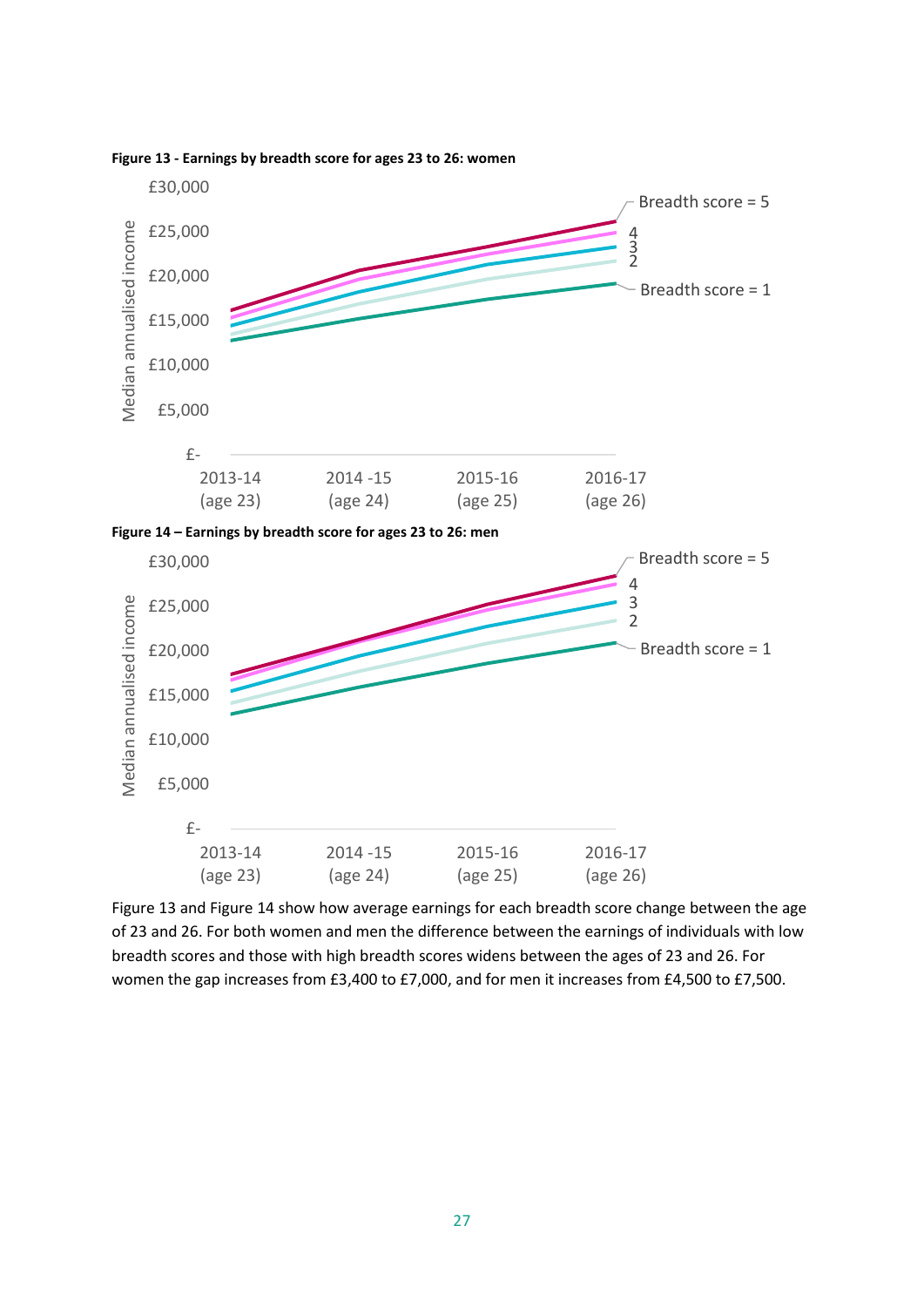#### <span id="page-27-0"></span>**Table 2 - Age-26 returns by breadth score<sup>4</sup>**

|                          | Age-Z6 returns by preadth score (log points) |      |            |        |            |      |            |       |            |        |            |      |            |      |           |      |
|--------------------------|----------------------------------------------|------|------------|--------|------------|------|------------|-------|------------|--------|------------|------|------------|------|-----------|------|
| Controls                 |                                              | Men  |            |        |            |      |            | Women |            |        |            |      |            |      |           |      |
| Personal characteristics |                                              |      |            |        |            |      |            |       |            |        |            |      |            |      |           |      |
| and KS4 results          | No                                           |      | Yes        |        | Yes        |      | Yes        |       | No         |        | Yes        |      | Yes        |      | Yes       |      |
| 16-19 results, region &  |                                              |      |            |        |            |      |            |       |            |        |            |      |            |      |           |      |
| provider type            | No                                           |      | No         |        | Yes        |      | Yes        |       | No         |        | No         |      | Yes        |      | Yes       |      |
| HE subjects and          |                                              |      |            |        |            |      |            |       |            |        |            |      |            |      |           |      |
| institution              | No                                           |      | No         |        | No         |      | Yes        |       | No         |        | No         |      | No         |      | Yes       |      |
| Breadth score            |                                              |      |            |        |            |      |            |       |            |        |            |      |            |      |           |      |
| $(reference = 1)$        |                                              |      |            |        |            |      |            |       |            |        |            |      |            |      |           |      |
| $\overline{2}$           | $0.08$ ***                                   |      | $0.05***$  |        | $0.03$ *** |      | $0.03$ *** |       | $0.10***$  |        | $0.06$ *** |      | $0.03$ *** |      | $0.03***$ |      |
| 3l                       | $0.15$ ***                                   |      | $0.10***$  |        | $0.04$ *** |      | $0.04$ *** |       | $0.16$ *** |        | $0.11***$  |      | $0.04$ *** |      | $0.04***$ |      |
| 4 <sup>1</sup>           | $0.20$ ***                                   |      | $0.14$ *** |        | $0.03$ **  |      | $0.03***$  |       | $0.21$ *** |        | $0.14$ *** |      | $0.03***$  |      | $0.04***$ |      |
| 51                       | $0.22$ ***                                   |      | $0.16$ *** |        | 0.02       |      | 0.03       |       | $0.26$ *** |        | $0.18$ *** |      | 0.03       |      | $0.04$ ** |      |
| <b>Students</b>          | 52,125                                       |      |            | 52,125 | 52,125     |      | 52,125     |       |            | 68,505 | 68,505     |      | 68,505     |      | 68,505    |      |
| Adjusted $r^2$           |                                              | 0.03 |            | 0.05   |            | 0.13 |            | 0.17  |            | 0.04   |            | 0.06 |            | 0.13 |           | 0.17 |

**Age-26 returns by breadth score (log points)**

<span id="page-27-1"></span>



[Table 2](#page-27-0) shows our regression estimates for returns at age 26, for both men and women. [Figure 15](#page-27-1) show the corresponding estimates and their confidence intervals from the full model. In both cases the figures shown are relative to young people with the lowest breadth score of 1. [Table 2](#page-27-0) shows that much of the difference in earnings between those with high and low breadth scores is accounted for by young people's background characteristics and GCSE (KS4) results. Additionally, controlling for the specific subjects studied and student results during the 16-19 phase, as well as the location and type of institution, reduces the differences in earnings further still. Interestingly, further conditioning on higher education institution and subject makes little difference. This is likely to be because 16-19 results and subject choice are highly predictive of which university and subject young people continue to.

<sup>4</sup> \* p<0.05, \*\* p<0.01, \*\*\* p<0.001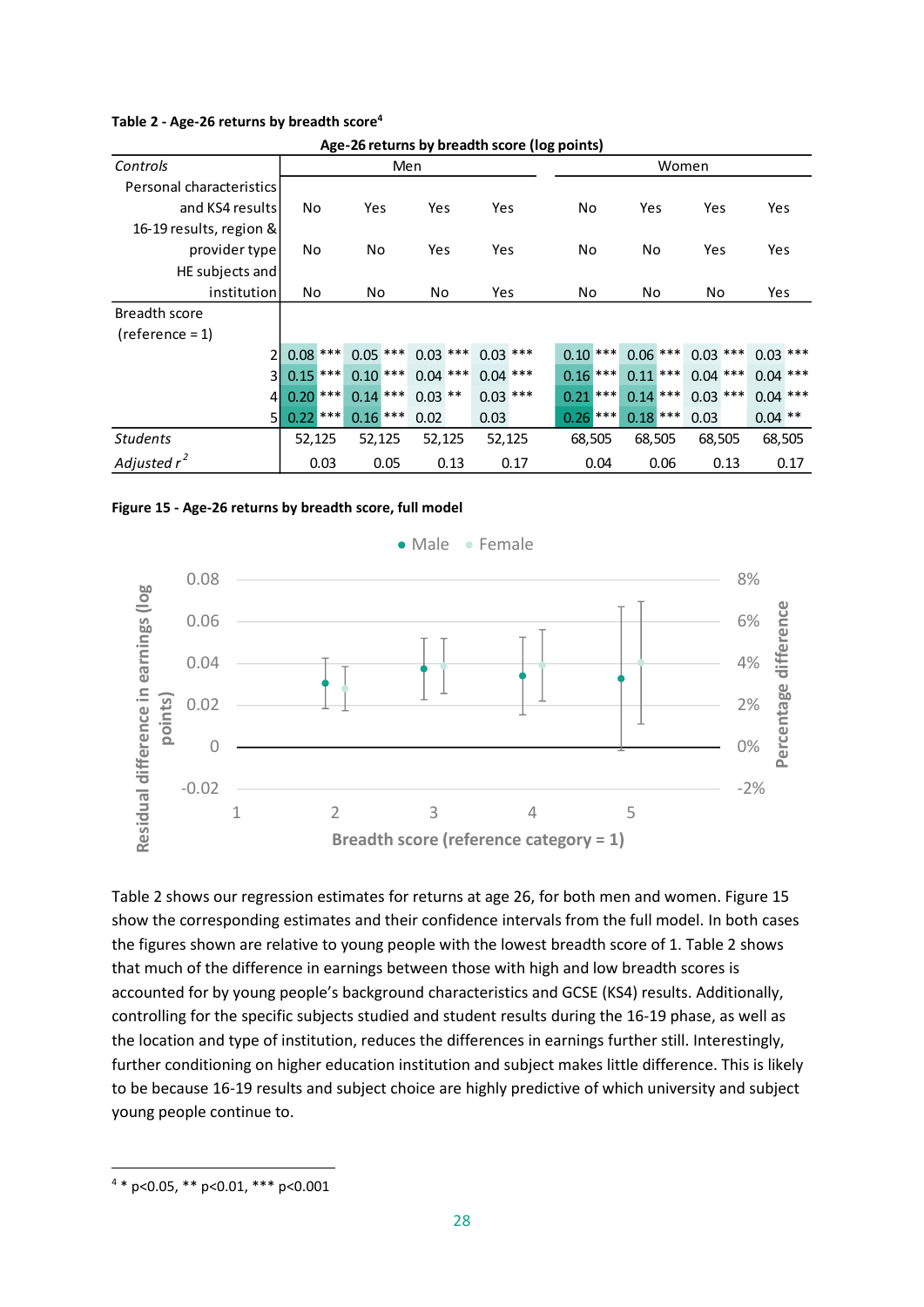Our full model suggests that, while taking subjects from two subject groups (a breadth score of 2) is associated with higher returns than taking subjects from only one subject group, taking subjects from three or more subject groups offers little, if any, further benefits. In general, a breadth score of 2 or more is associated with three per cent higher earning than a breadth score of just one.

While three per cent appears to be a relatively small difference, interpretation of this figure requires some context. Significantly, our full models for both men and women account for only 17 per cent of the variation in earnings. On first inspection this low figure may be surprising, as it suggests that individual's socio-economic characteristics, and the entirety of their educational achievement only accounts for one-sixth of the variation in earnings. However, there are several factors that help explain this apparently low figure:

- Our analysis only includes students who completed a first degree. Given that completion of a first degree often leads to higher early career earnings, focusing only on this group will reduce the overall variation in earnings (Belfield et al. 2018).
- Our analysis does not account for the number of hours worked. The HMRC data that forms part of the LEO dataset do not include information on part-time work. Therefore, some of the variation in earnings will be due to an important factor that we cannot control for.
- There will be many other factors that influence earnings. For example, employers are known to value soft skills such as individual's ability to collaborate effectively. Factors such as access to social networks and labour market discrimination may also play a part.
- Perhaps most critically, our results are for graduates at age 26, which is relatively early in their working life. The relationship between earnings and some educational factors may increase the longer individuals spend in the labour market, and the overall variation in earnings for different career paths may increase with age.

It's also worth noting that in our research we consider all subject group combinations to be equal. Although we include subject controls to mitigate the effect of returns associated with particular subjects, some subject groups combinations may be associated with greater returns than others. Indeed, evidence from Johnes (2008) suggested that some combinations of subjects are associated with better employment outcomes. The returns we observe here may therefore be considered a (weighted) average of the returns associated with a range of different subject group combinations. Note also that our research does not allow us to attribute causality to the relationship between breadth and returns. Whilst we have included many controls there may be other unmeasured factors associated with both breadth and income that we are unable to take into account in our analysis.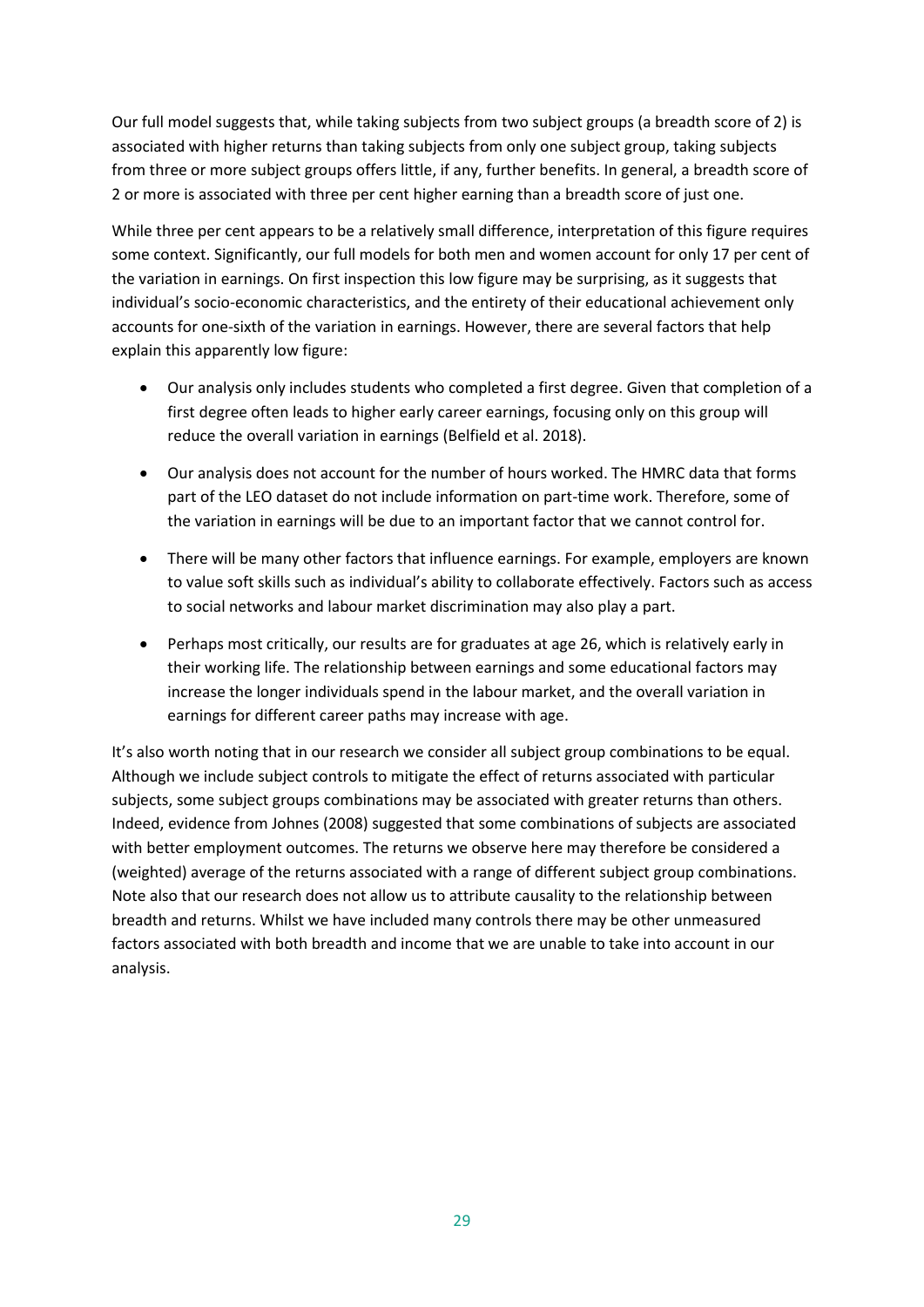To understand whether the benefits of breadth increase with age we can consider whether returns at a younger age are smaller, thereby suggesting an increasing trend.



<span id="page-29-0"></span>**Figure 16 - Ages 25 and 26 returns by breadth score, women**





[Figure 16](#page-29-0) and Figure 17 show how our estimates for returns at age 26 compare with equivalent estimates for a year earlier, when individuals were 25. In general, the results at age 25 look similar to those at age 26. However, though far from statistically significant, there is a small increase in the returns associated with some breadth between the ages of 25 and 26 (about 0.2 per cent for men, and between 0.2 and 2 per cent for women).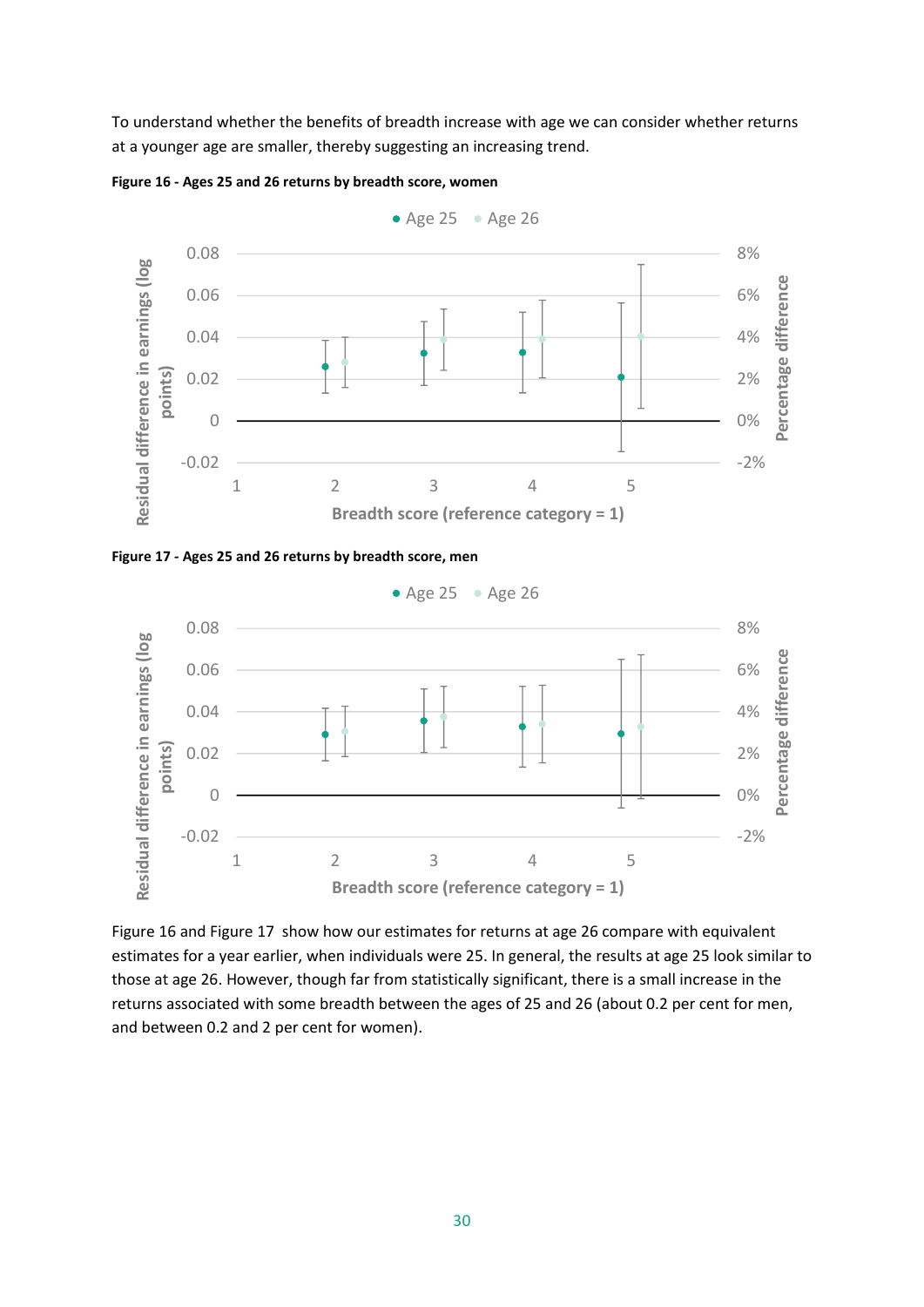#### <span id="page-30-0"></span>**Figure 18 - Age-26 returns by selected characteristics<sup>5</sup>**



To give further context to our estimates for greater breadth we can also compare them with other estimates from our full model, shown in [Figure 18.](#page-30-0) We observe that the conditional difference in returns between having a breadth score of three and a score of only one is similar in scale to the difference between being, or not being, in receipt of free school meals or between attending a pre-1992 university and attending a less selective post-1992 institution. Within these comparison groups the benefits of attending a pre-1992 university become most apparent from the age of 40, whilst the differences between the earnings of individuals from lower and higher income household appear to double between individuals' mid-twenties and their early thirties (Britton et al. 2020; 2019).

Whilst none of this provides certainty that the returns associated with curriculum breadth continue to grow during a career, it certainly warrants further research to identify whether this may be the case. Speculatively, it seems likely that the benefits of curriculum breadth may become more apparent once individuals have spent more time in the labour market. For example, in easing the transition to a new role which requires a different or broader skill set.

<sup>5</sup> Reference categories as follows: Breadth score=3 - breadth score=1, Pre-1992, not Russell – all less selective post 1992 higher education institutions, Non-FSM – FSM.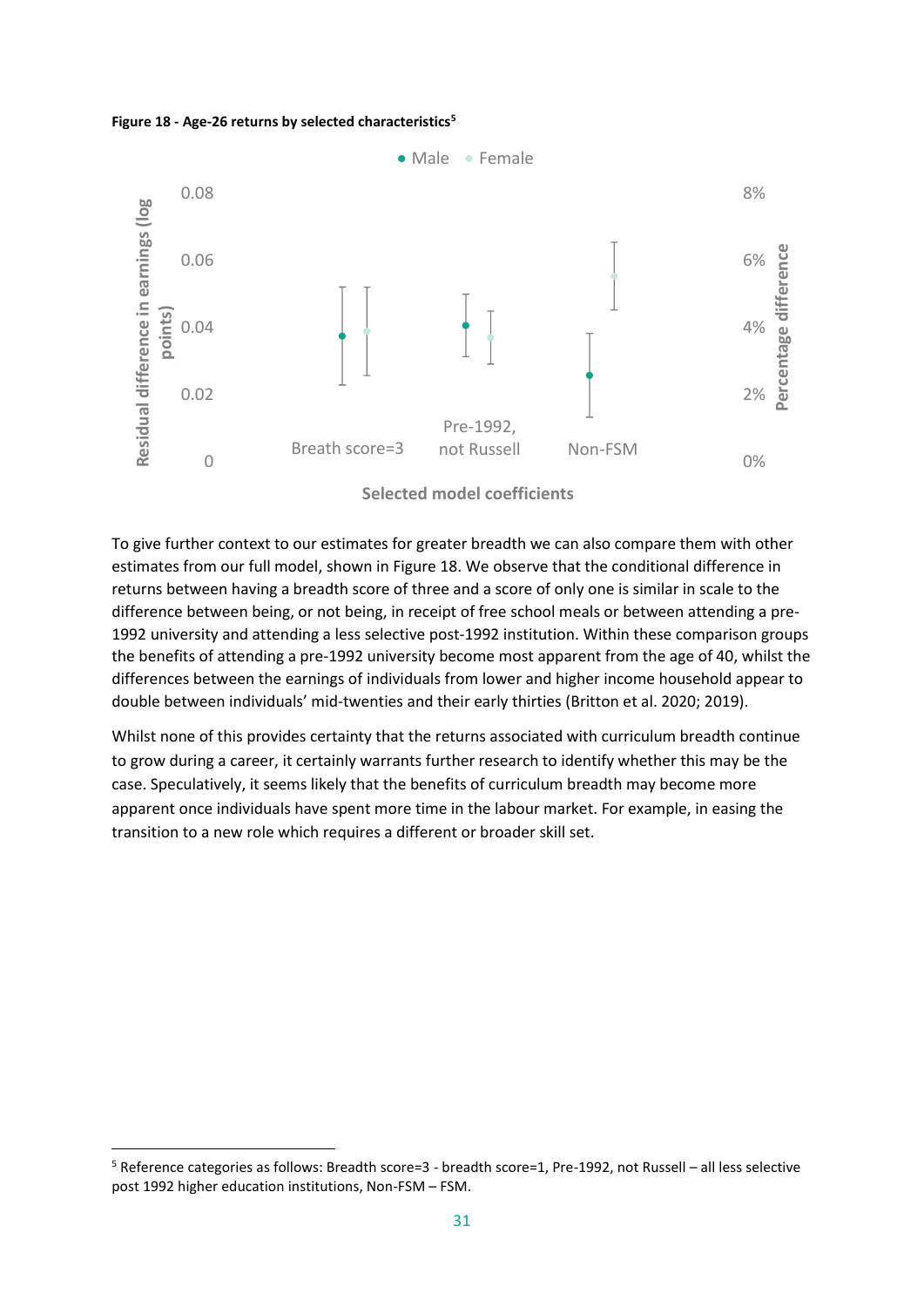

<span id="page-31-0"></span>**Figure 19 - Proportion in employment or education by breadth score for ages 23 to 26: women**

**Figure 20 - Proportion in employment or education by breadth score for ages 23 to 26: men**



[Figure 19](#page-31-0) and Figure 20 show how the proportion of young people with different breadth scores in employment or education changes between the ages of 23 and 26. Although in general higher breadth scores are associated with a higher probability of being in employment or education, this is not the case for those with the very highest breadth scores. Indeed, by the age of 26 men with a breadth score of 5 are less likely to be in employment or education than men with a breadth score of 1.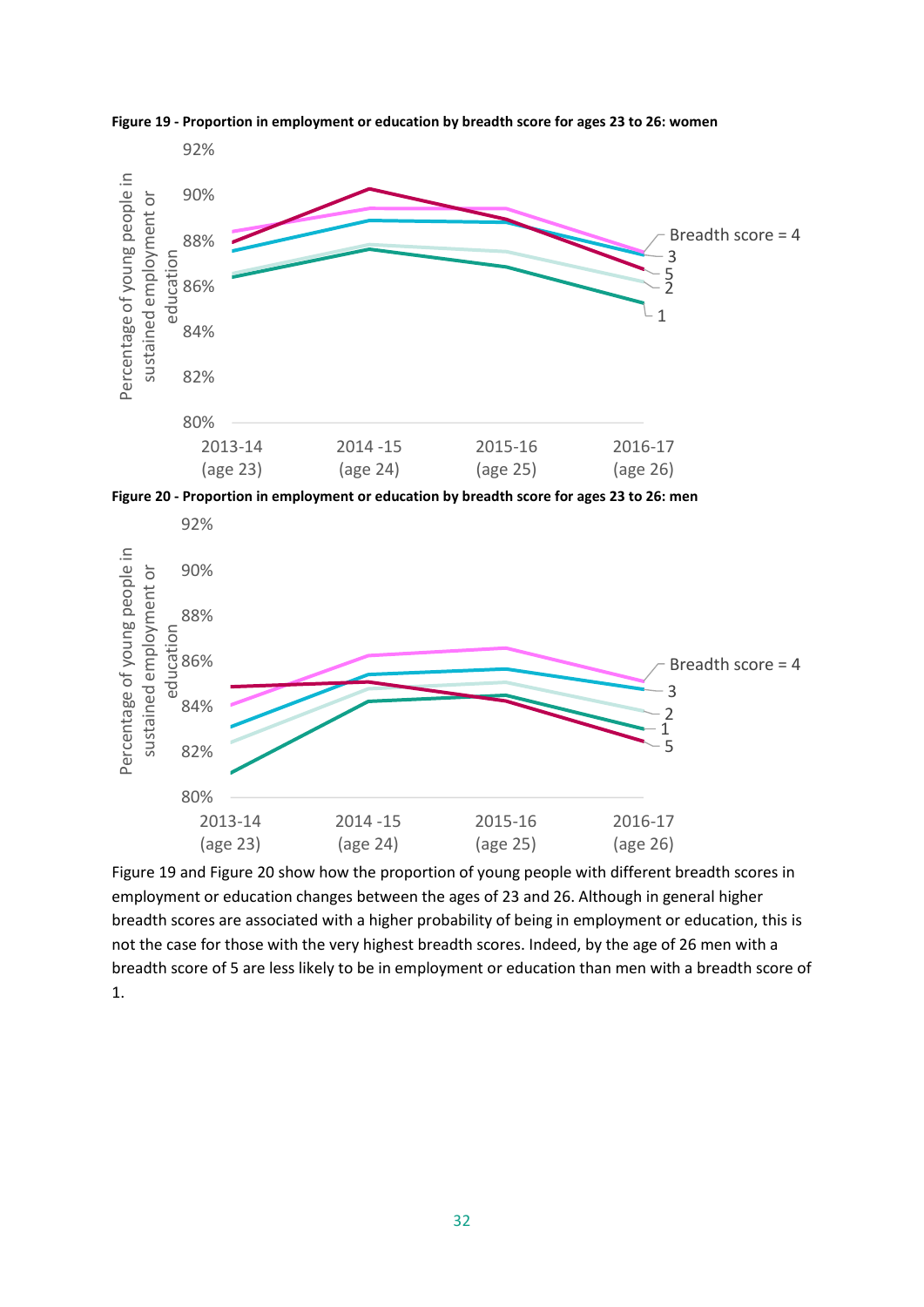|                          |             |         | Age-Zo sustained employment or education by breadth score (log odus) |         |            |           |         |         |  |  |
|--------------------------|-------------|---------|----------------------------------------------------------------------|---------|------------|-----------|---------|---------|--|--|
| Controls                 |             |         | Men                                                                  |         | Women      |           |         |         |  |  |
| Personal characteristics |             |         |                                                                      |         |            |           |         |         |  |  |
| and KS4 results          | No          | Yes     | Yes                                                                  | Yes     | No         | Yes       | Yes     | Yes     |  |  |
| 16-19 results, region &  |             |         |                                                                      |         |            |           |         |         |  |  |
| provider type            | No          | No      | Yes                                                                  | Yes     | No         | No        | Yes     | Yes     |  |  |
| HE subjects and          |             |         |                                                                      |         |            |           |         |         |  |  |
| institution              | No          | No      | No                                                                   | Yes     | No         | No        | No      | Yes     |  |  |
| Breadth score            |             |         |                                                                      |         |            |           |         |         |  |  |
| $(reference = 1)$        |             |         |                                                                      |         |            |           |         |         |  |  |
| $\overline{2}$           | $0.06*$     | 0.00    | $-0.03$                                                              | $-0.01$ | $0.08$ **  | 0.03      | 0.00    | 0.01    |  |  |
| 3 <sup>1</sup>           | ***<br>0.13 | 0.04    | $-0.02$                                                              | $-0.01$ | $0.18$ *** | $0.09$ ** | 0.02    | 0.04    |  |  |
| 4 <sup>1</sup>           | $0.16$ ***  | 0.04    | $-0.03$                                                              | $-0.01$ | $0.19$ *** | $0.07*$   | 0.00    | 0.02    |  |  |
|                          | $5 -0.04$   | $-0.15$ | $-0.15$                                                              | $-0.15$ | 0.12       | 0.00      | $-0.01$ | 0.02    |  |  |
| <b>Students</b>          | 82,600      | 82,600  | 82,600                                                               | 82,600  | 101,975    | 101,975   | 101,975 | 101,975 |  |  |

<span id="page-32-0"></span>**Table 3 - Conditional probability of sustained employment at age-26 returns by breadth score<sup>6</sup> Age-26 sustained employment or education by breadth score (log odds)**

[Table](#page-32-0) 3 shows our regression estimates for the residual difference in the probability of being in employment or education at age 26, for both men and women. Once we control for personal characteristics and GCSE (KS4) attainment, any apparent benefits to greater breadth are considerably reduced. Including 16-19 results reduces the estimates further, such that the returns associated with breadth scores of two or above are no longer statistically significantly different from the returns for young people with a breadth score of one. That is, once other factors are controlled for, there is no evidence that breadth increases young people's probability of employment.

Given that there does appear to be a small but positive association for earnings for those in employment, it is surprising that we do not detect a similar trend when considering the probability of being in employment or education. There are several factors to bear in mind when considering this finding. Firstly, the population under consideration is all graduates who had previously taken level 3 qualifications. In general employment levels are relatively high for this group (DfE 2021). Secondly, as mentioned in our earnings analysis, our results are for graduates at age 26, when most of our population will be in their first graduate job. Whilst breadth may well protect against unexpected bouts of unemployment, allowing individuals more flexibility to move into different sectors or roles, these benefits may not become apparent for some time. However, we are unable to test this theory with the data currently available to us.

 $6 * p < 0.05$ , \*\*  $p < 0.01$ , \*\*\*  $p < 0.001$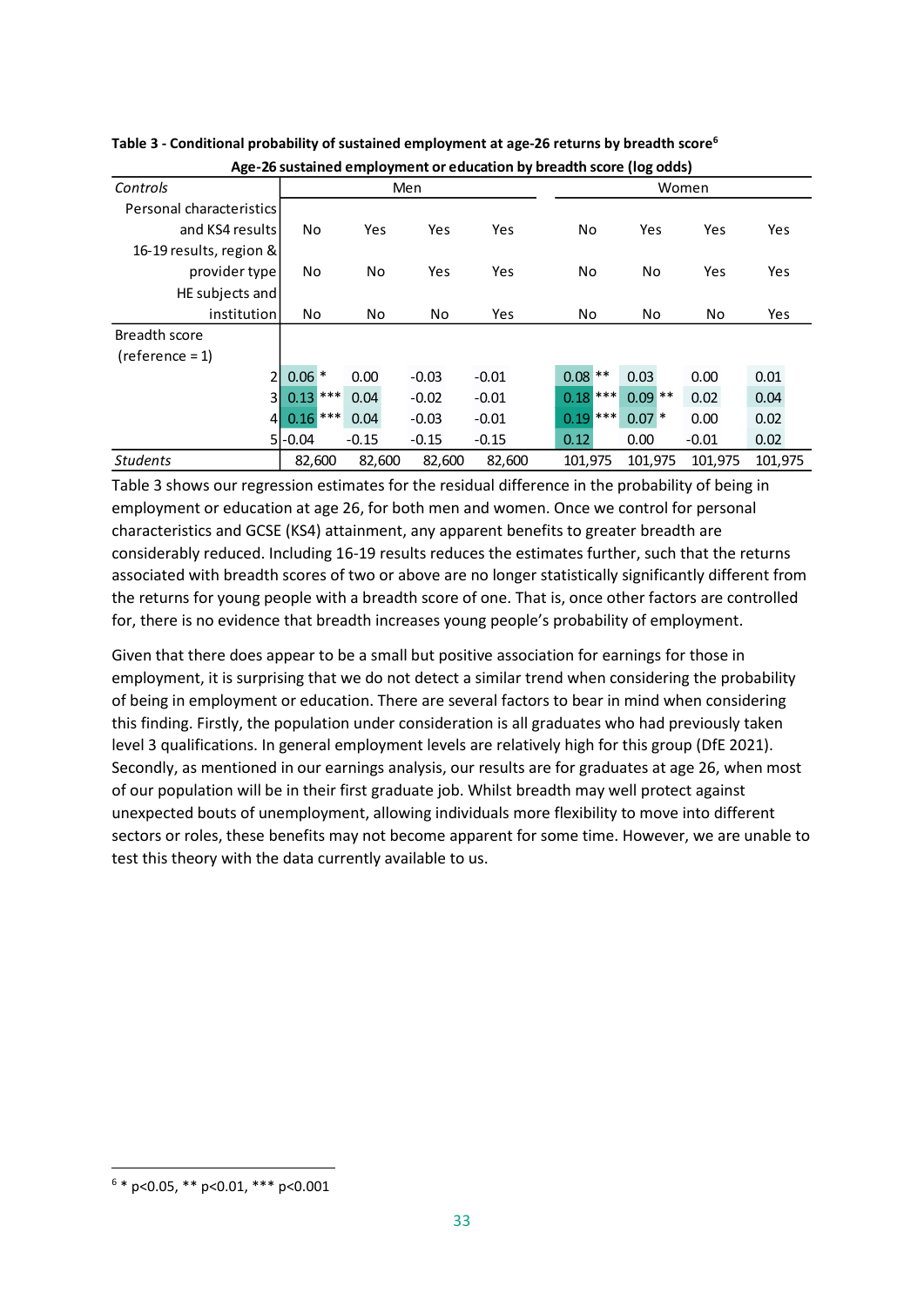#### **International Baccalaureate**

In this section we consider the employment outcomes associated with young people who had previously taken the IB, to identify any potential benefits to the breadth of study that the IB provides. We present both descriptive differences in the earnings of these young people and the results from our regression analysis. It should be noted, however, that this is not a full evaluation of the IB, which would require a much deeper and broader analysis.



<span id="page-33-0"></span>

[Figure 21](#page-33-0) shows that both men and women who achieved the IB earned more than other students who had taken level 3 qualifications and had achieved at least a bachelor's degree. The median earning of women who achieved the IB was £2,100 higher than those who had not. For men it was £4,600 higher. However, the IB is designed as a challenging alternative to A levels, and as a result the average prior (GCSE) attainment of students taking the IB is significantly higher than that of students taking other level 3 qualifications.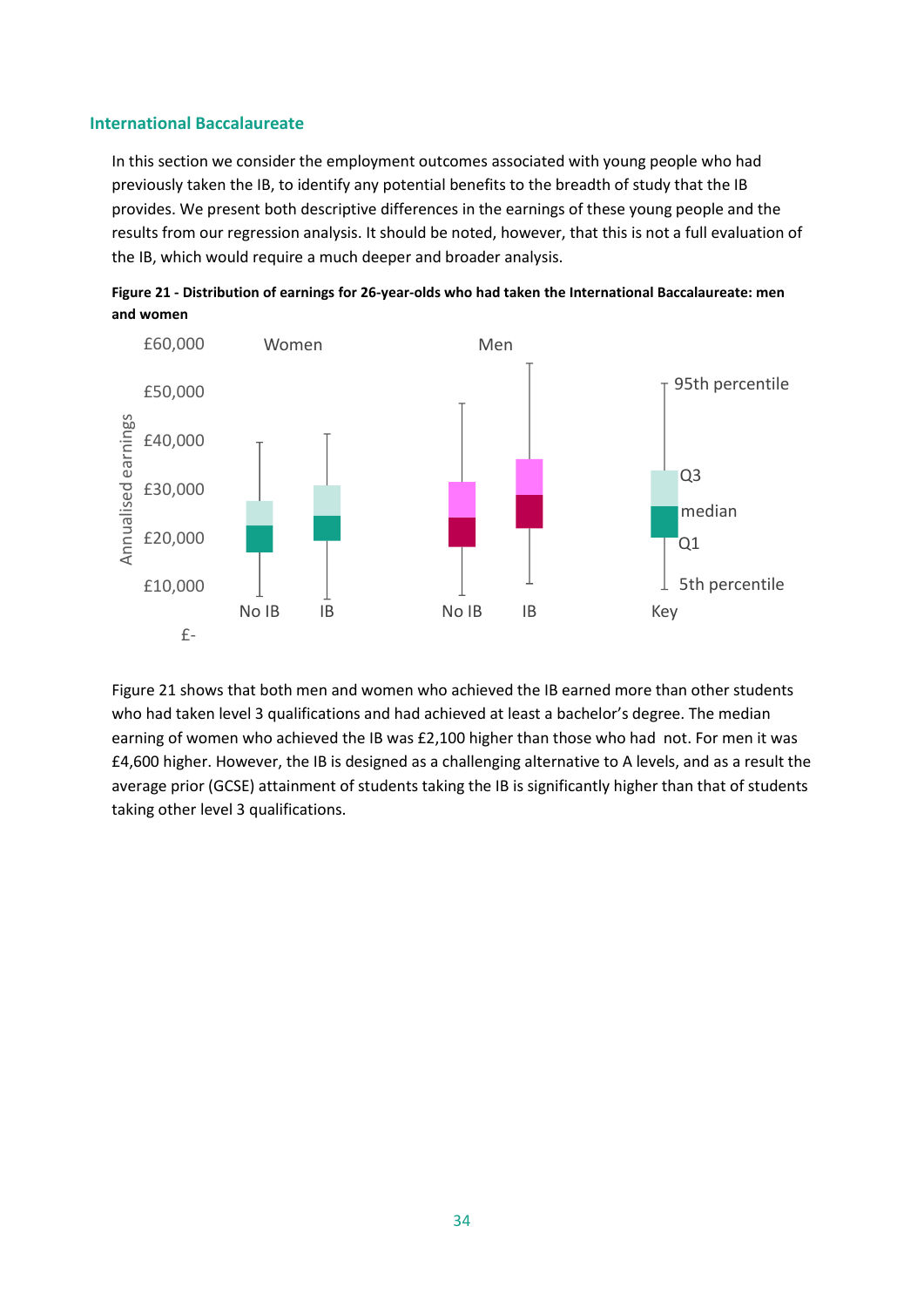|                          | י פי        |            |          |        |             |             |         |        |  |
|--------------------------|-------------|------------|----------|--------|-------------|-------------|---------|--------|--|
| Controls                 |             | Men        |          |        |             | Women       |         |        |  |
| Personal characteristics |             |            |          |        |             |             |         |        |  |
| and KS4 results          | No          | Yes        | Yes      | Yes    | No          | Yes         | Yes     | Yes    |  |
|                          |             |            |          |        |             |             |         |        |  |
| Region & provider type   | No          | No         | Yes      | Yes    | No          | No          | Yes     | Yes    |  |
| HE subjects and          |             |            |          |        |             |             |         |        |  |
| institution              | No          | No         | No       | Yes    | No          | No          | No      | Yes    |  |
|                          |             |            |          |        |             |             |         |        |  |
| Achievement of the IB    | ***<br>0.12 | ***<br>.11 | $0.05$ * | 0.03   | ***<br>0.09 | ***<br>0.09 | $0.04*$ | 0.01   |  |
|                          |             |            |          |        |             |             |         |        |  |
| <b>Students</b>          | 52,390      | 52,390     | 52,390   | 52,390 | 68,885      | 68,885      | 68,885  | 68,885 |  |
| <b>IB</b> students       | 270         | 270        | 270      | 270    | 385         | 385         | 385     | 385    |  |
| Adjusted $r^2$           | 0.00        | 0.01       | 0.08     | 0.15   | 0.00        | 0.01        | 0.10    | 0.16   |  |

#### <span id="page-34-0"></span>**Table 4 - Returns for 26 year olds who had taken the International Baccalaureate<sup>7</sup> Age-26 returns by breadth score**

[Table](#page-34-0) 4 shows our regression estimates for those who had achieved the IB, for both men and women. Once we control for personal characteristics, KS4 results and region and provider type the returns associated with the IB shrink to around five per cent of earnings. That is to say that IB students earn four or five per cent more than students who were otherwise similar at age 16. This result is statistically significant at the 95 per cent level.

Once we further control for the status of the university they attended, and the subject of their undergraduate degree, the effect size reduces further to between one and three per cent. Although the effect size for men is similar to that associated with higher breadth scores [\(Table 2\)](#page-27-0), the relatively small number of IB students means this estimate is not statistically significant.

This suggest that the IB helps young people to access universities and subjects that secure them increased returns, but that it is currently unclear whether the breadth and other factors unique to the IB provide further benefits in the labour market. As with our previous breadth analysis, it would be worth looking again at the returns for these students when they are older and have had more time in the labour market.

It is also worth noting that, as a relatively niche qualification outside of the independent sector, students taking the IB may differ from other students in terms of unobserved characteristics such as motivation or parental engagement. As we are unable to control for these factors within our analysis they may affect our estimates for the returns associated with achieving the IB.

 $7 * p < 0.05$ ,  $** p < 0.01$ ,  $*** p < 0.001$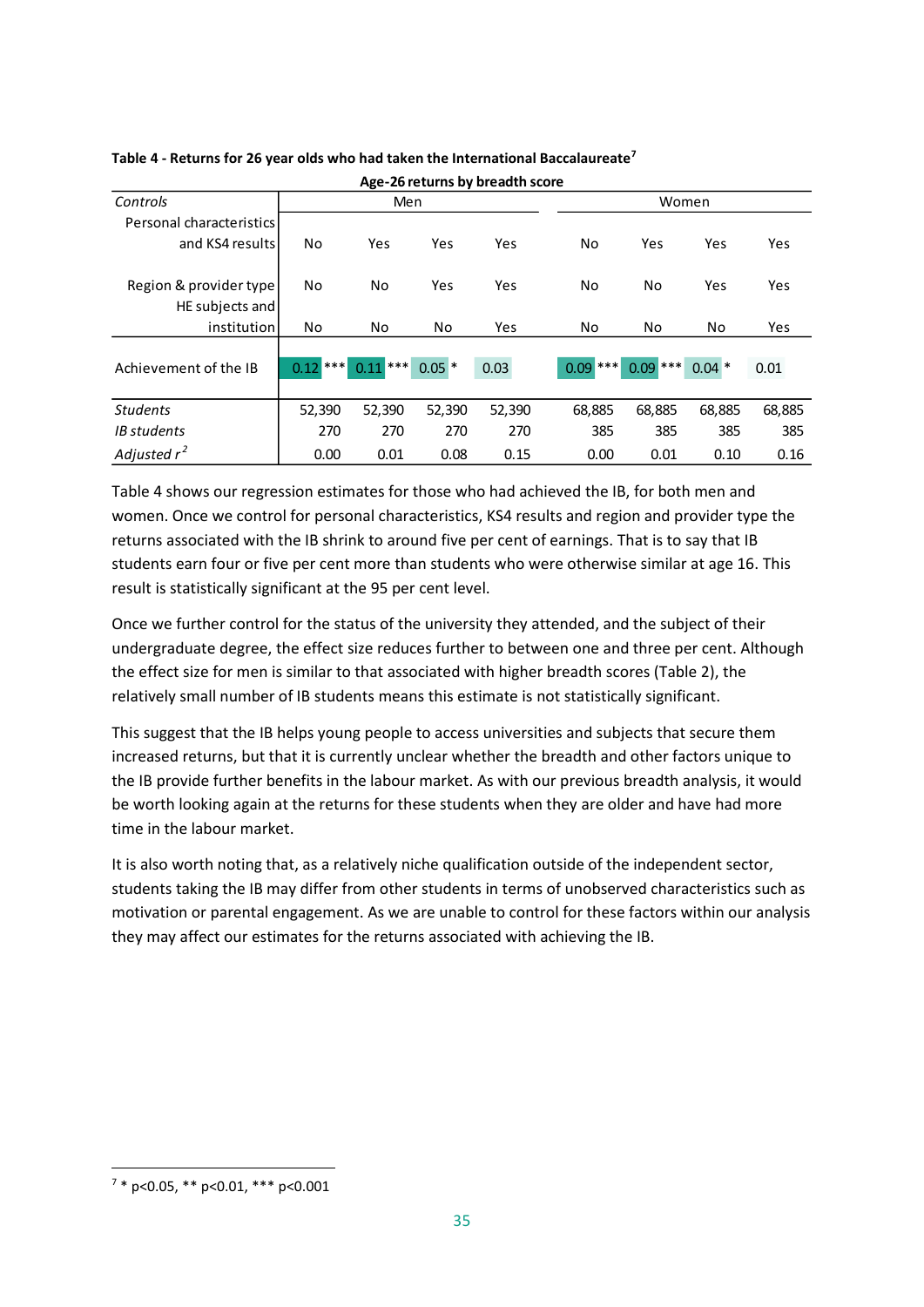### <span id="page-35-0"></span>**5 – Conclusion**

Our research indicates that 26-year-olds who had studied qualifications from at least two subject groups during the 16-19 phase went on have earnings three to four per cent higher than those who studied qualifications from only one group, after controlling for student's characteristics and educational attainment. Whilst this effect appears small, we must consider that we are measuring earnings early in individual's careers. Also, the effect is similar in size to that of disadvantage or the type of university attended, both of which continue to grow in importance during a career. Using employment data only for individuals up to the age of 26, our research cannot definitively show that this is also the case for curriculum breadth. But as a broader set of skills is likely to help individuals' transition into a broader set of roles, for example opening up opportunities in different sectors or following unemployment, it certainly seems unlikely that its importance will diminish.

Our research should be updated when the LEO data has been established for long enough to consider employment outcomes in individual's mid-thirties. This research should also return to the question of whether breadth is beneficial to avoiding unemployment in the longer term, as our research showed no statistically significant relationship between breadth and sustained employment or education outcomes. Similarly, a deeper study on the returns to the IB, which considers individuals later in their careers, would be worthwhile. Our exploratory analysis suggested that the IB may help students secure places on to more selective higher education courses (leading to higher returns). However once higher education course had been controlled for, we observed no statistically significant returns to the IB.

Following the introduction of new A and AS levels in 2015, the average number of qualifications taken fell by 43 per cent between 2016 and 2019. Correspondingly the average breadth score fell by 13 per cent over the same period. However, qualifications and breadth were falling even prior to these reforms, quite likely driven by the falls in funding seen since 2010 (Dominguez-Reig and Robinson 2019) and by a funding formula that provides no extra funding for a student taking an AS level in addition to three A levels (or equivalent qualifications).

It is also concerning that disadvantaged students and Gypsy or Roma, Black Caribbean, White and Black Caribbean and students with any other black background study the narrowest range of subjects on average, even when we consider students taking similar numbers of qualifications. Whilst we have not considered how much of this lack of breadth may be due to the lower average prior attainment of these groups, it nonetheless requires further attention from policymakers.

To reverse the recent fall in provision and breadth the government must undertake a wholesale review of 16-19 funding. We've previously provided evidence for an increase in funding levels, including greater funding for young people from lower income or disadvantaged backgrounds. These changes will help reduce overall funding pressures but must go together with a funding formula that no longer discourages breadth as provided by smaller additional qualifications such as AS levels.

When the government undertook their reforms of A and AS levels they were keen to preserve the additional breadth offered by AS levels (Rt Hon Michael Gove MP 2013). This clearly has not happened. The government must act to ensure that England's already uniquely narrow 16-19 provision is not squeezed further still.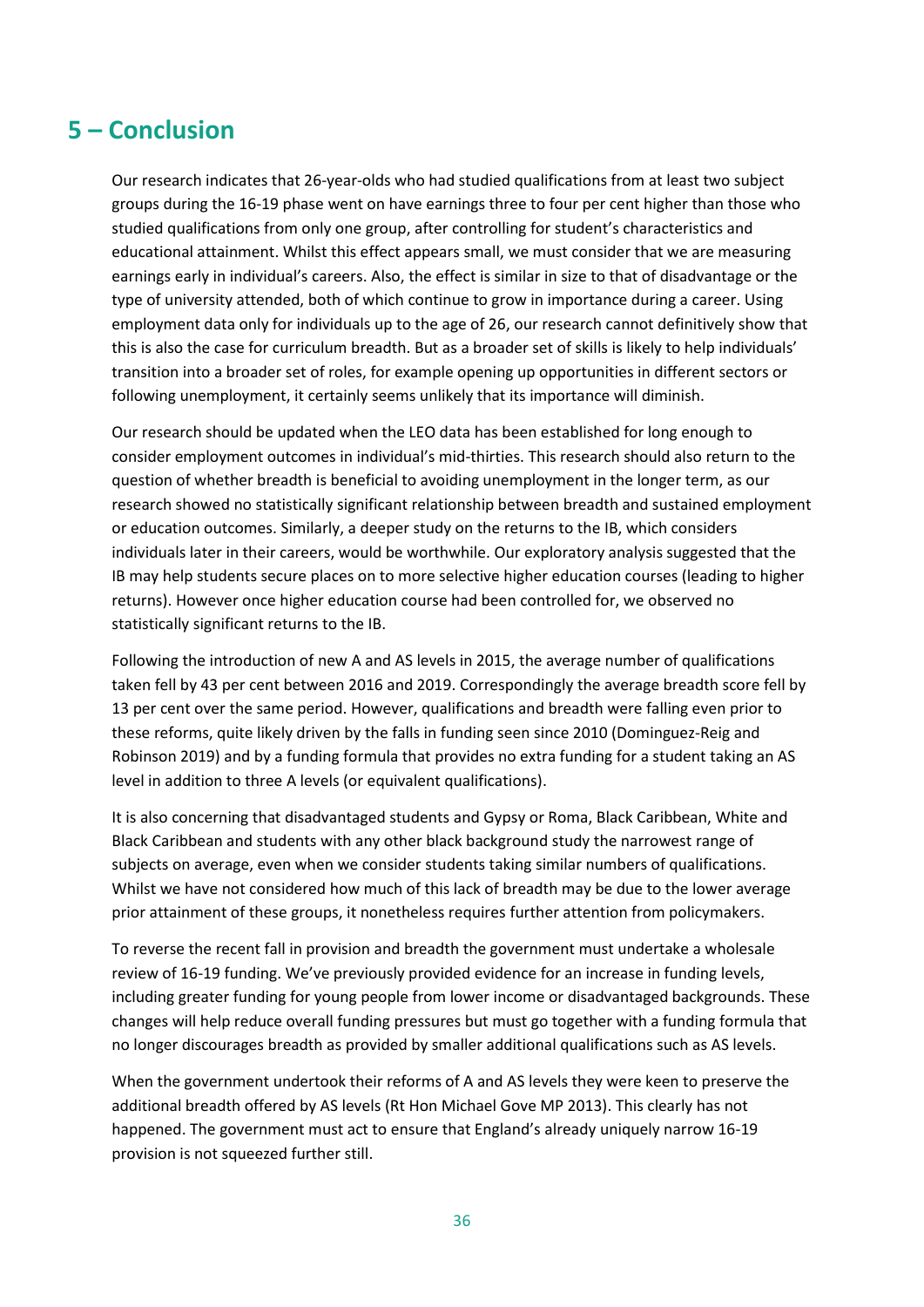# <span id="page-36-0"></span>**Annex A: Full subject groupings**

| Three groups                                       | Five groups (primary grouping)         | <b>Seven groups</b>                    |
|----------------------------------------------------|----------------------------------------|----------------------------------------|
| Science, technology, engineering                   | Science, technology and<br>engineering | Science, technology and<br>engineering |
| and maths                                          | <b>Mathematics</b>                     | <b>Mathematics</b>                     |
|                                                    |                                        | <b>British languages</b>               |
| Arts, humanities, languages and<br>social sciences | Languages                              | <b>Additional languages</b>            |
|                                                    | Humanities, arts and social            | Humanities and social sciences         |
|                                                    | sciences                               | Arts                                   |
| Vocational and professional                        | Vocational and professional            | Vocational and professional            |

#### **Table 5 - Primary grouping (five groups) and additional groupings used for robustness checks.**

The following list shows which of our 5 groups subject areas are categorised into. The additional subgroups for the 7 groups are shown under bullet points.

#### **Science, technology and computer science**

Science, Engineering, Manufacturing technologies, Transportation operations and maintenance, Building and construction, Urban, rural and regional planning, Biology, Chemistry, Physics, Computer studies and science, ICT practitioners

#### **Mathematics**

Mathematics and statistics, Further maths

#### **Languages**

- **British languages -** Languages, literature and culture of the British Isles
- **Additional languages -** Other languages, literature and culture

#### **Humanities, arts and social sciences**

- **Humanities and social sciences -** History, Archaeology and archaeological sciences, Philosophy, Theology and religious studies, Geography, Sociology and social policy, Politics, Economics, Anthropology, Linguistics, Critical thinking, Psychology
- **E** Arts Performing arts, Crafts, creative arts and design, Media and communication

#### **Vocational and professional**

Medicine and dentistry, Nursing, and subjects and vocations allied to medicine, Health and social care, Public services, Child development and wellbeing, Agriculture, Horticulture and forestry, Animal care and veterinary science, Environmental conservation, ICT for users, Retailing and wholesaling, Warehousing and distribution, Service enterprises, Hospitality and catering, Sport, leisure and recreation, Travel and tourism, Publishing and information services, Teaching and lecturing, Direct learning support, Foundations for learning and life, Preparation for work, Accounting and finance, Administration, Business management, Marketing and sales, Law and legal services